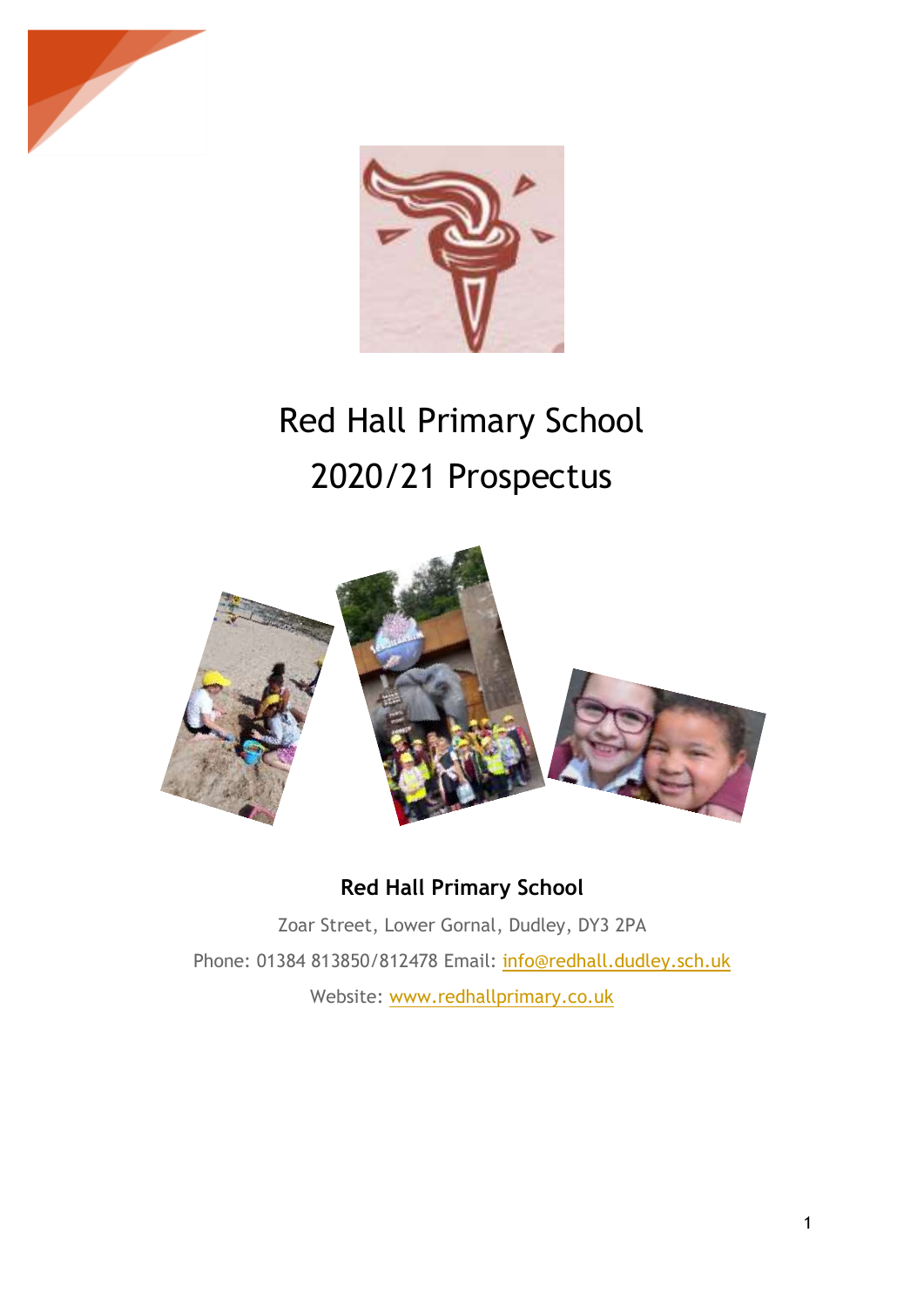

## **CONTENTS**

- Welcome by Headteacher and Chair of Governors
- School Aims
- History
- School Governors
- Meet the School Team
- The Curriculum
- 12 Parent Consultations & Reporting
- 13 Attendance and term time holidays
- General welfare/physical welfare/Medicines in school
- School Health Service/Headlice
- Safeguarding
- Special Educational Needs
- Uniform, PE kit, Hair, Jewellery
- Admission Policy
- Behaviour & Discipline Policy
- Breakfast & After school clubs/Lunchtime arrangements
- Free School Meals
- Dogs/Charges/Mobile Phones/Complaints
- Term Dates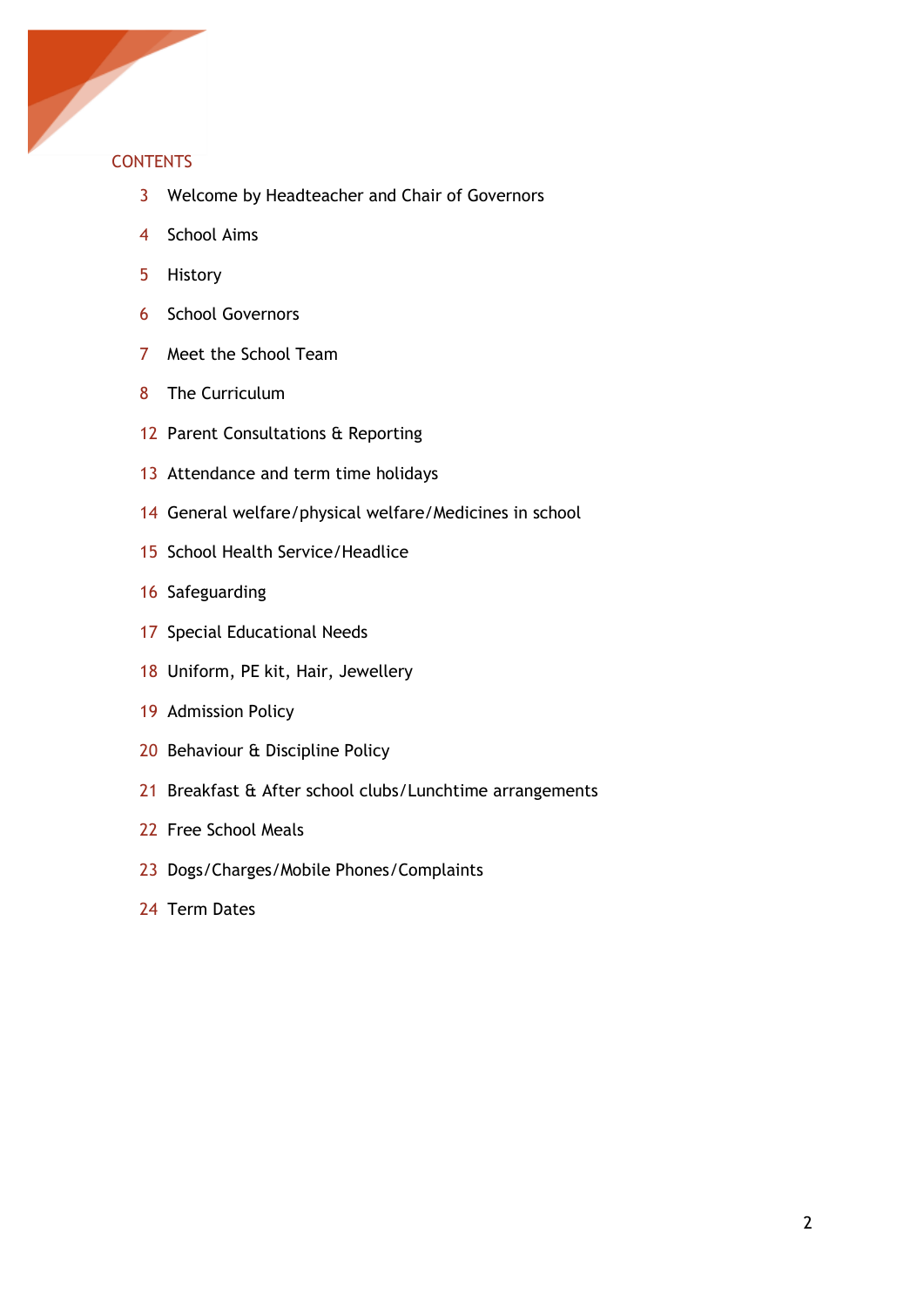

#### Welcome by Headteacher and Chair of Governors

The Headteacher, Staff and Governors would like to welcome your child to Red Hall Primary School. This booklet is designed to answer some of the basic questions you may have about Red Hall Primary School. We hope that it will prove to be a useful introduction to life at Red Hall.

We place a strong emphasis on building relationships with our children, parents and their families. We operate an open-door policy at Red Hall and if there is anything we can do to support your child, or you have any concerns, please come into school for a chat with myself or one of my team. When your child starts school at Red Hall it triggers an important partnership between the school and parents. As parents your co-operation is vital to the education of your child.

It is equally important that we know if your child does something good or creditable outside of school - we like to praise all achievements.

We hope you will support the Governors' policies of Red Hall Primary School and that you will share in all our endeavours. With this partnership we can work together so that when your child leaves Red Hall he or she will be fully prepared to meet the challenges ahead at secondary school and beyond.

Our values underpin all that we do. They are:

**Caring Respect Equality Aspire Trust Enjoyment** 

When you chose to send your child to Red Hall Primary you are signing up for these values and will help to support the school with these. I am committed to ensuring that your child enjoys their time at Red Hall Primary School whilst achieving the best results they can. I look forward to working in partnership with you on this journey of learning.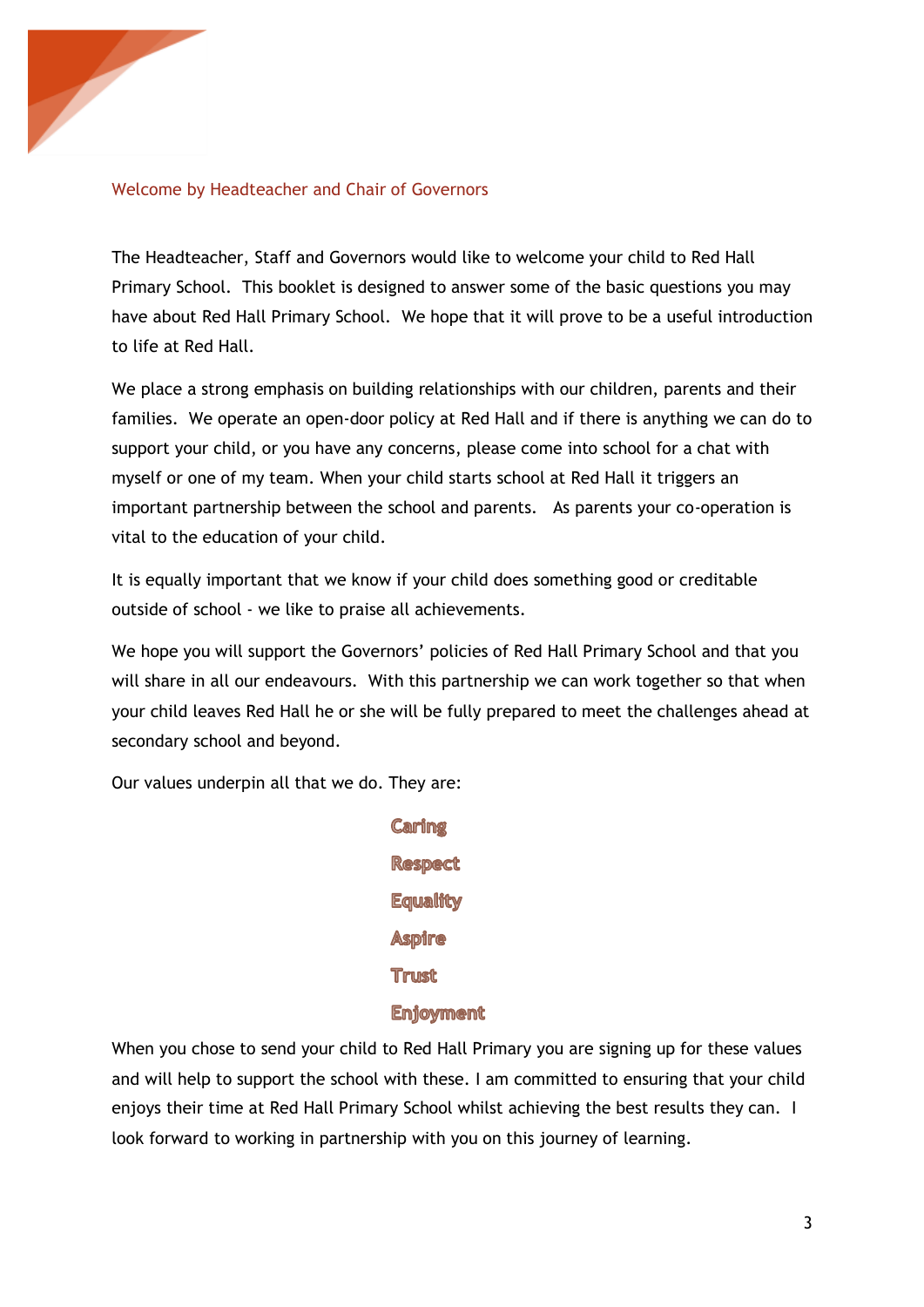# THE SCHOOL AIMS

ļ

- o To provide a caring school in which children experience a feeling of worth and learn to respect others.
- o For individual pupils to achieve their full potential and strive to make continuous progress throughout their stay at Red Hall.
- o To care about all members of the community and appreciate cultural diversity
- $\circ$  To develop as a team of teachers who work efficiently providing the best quality teaching within a stimulating learning environment
- o For the school to reflect its place as a valued part of the Gornal Community





Helen Tomlinson: Headteacher Mark Westwood: Chair of Governors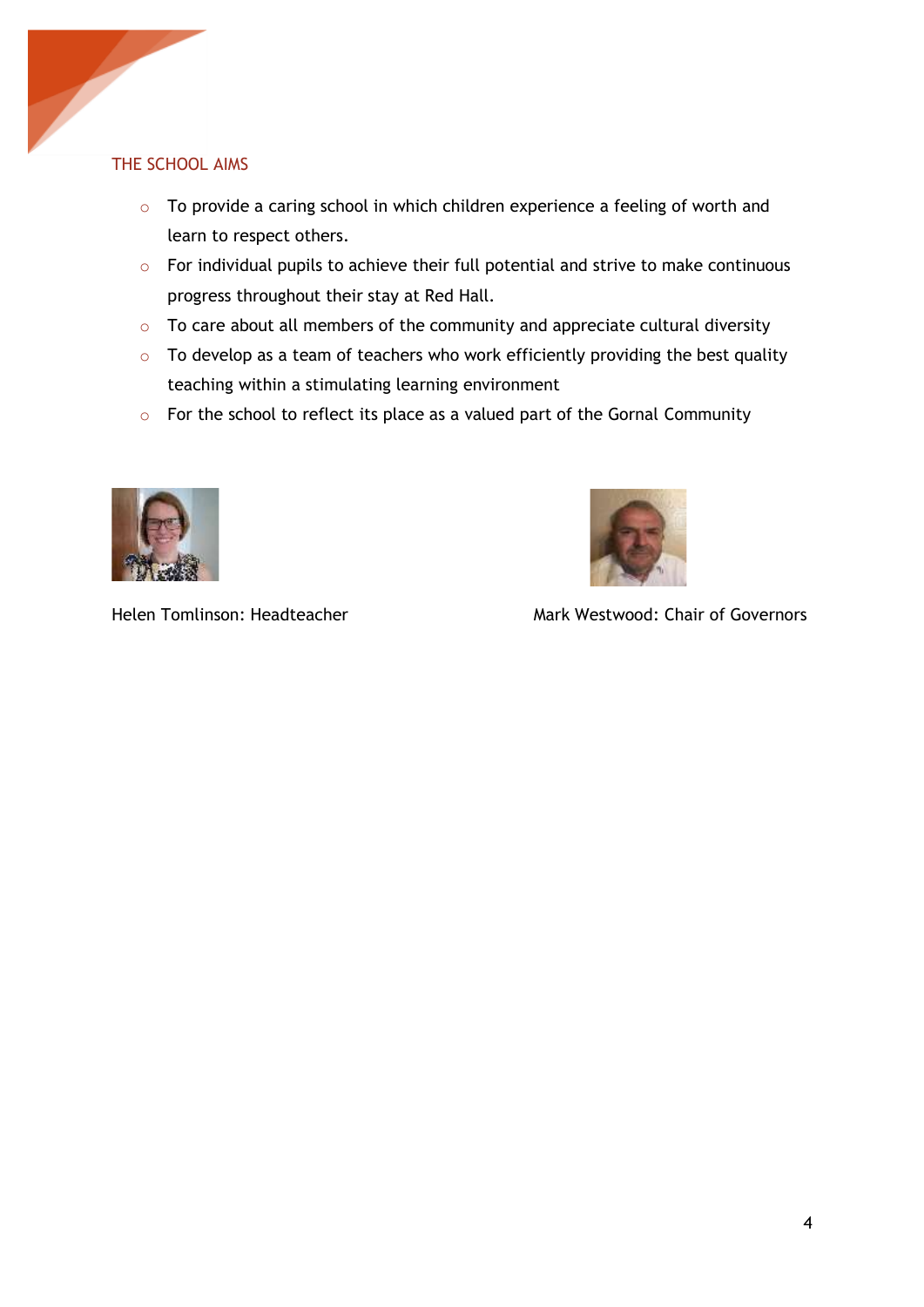

#### **HISTORY**

The Infant Department was built in 1880, followed by the Junior Department in 1891. We have always taken great pride in the school buildings and the traditional atmosphere they generate.

Over the years there have been many changes. All classrooms have been installed with new interactive whiteboards (2020),the Early Years playground has had a dramatic overhaul. The school halls are multi-functional, they act as dining areas as well as hosting PE, Drama and Music activities. The kitchen in the infant building cooks and prepares meals for the whole school.

In January 1997 the Infant and Junior Schools were amalgamated to form an all-through Primary. This gave the school a wonderful opportunity to continue to progress as a forward-thinking school.

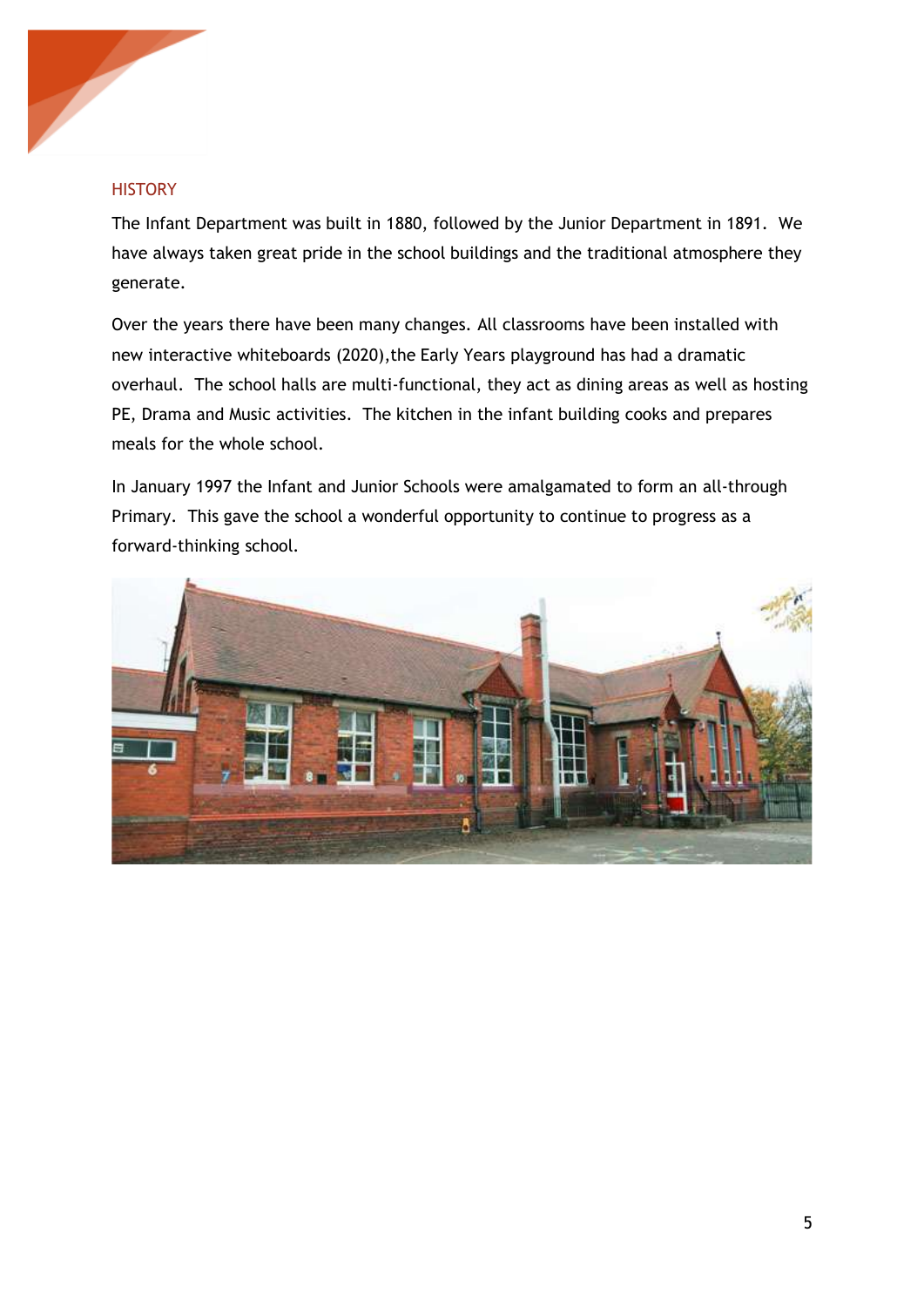

#### SCHOOL GOVERNORS

The School Governing Body is comprised of elected parents, nominees from the Dudley Local Authority, Co-opted and members of the school staff. The Governing Body's main role is to help lead the school, not to manage it. Their role involves discussing long term plans, the future of the school, how the school budget should be best spent so that the school can achieve the best possible education for your children. The Governing Body holds regular meetings and every year completes the in-line school profile. The committees are: School Improvement, Finance & General Purposes and Full Governors. Procedures are also in place to constitute panels for Discipline and Appeals should the need arise.

Chair of Governors: Mr Mark Westwood c/o Red Hall Primary School Headteacher: Mrs Helen Tomlinson Staff representatives: Mrs Hazel Lewis & Mrs Hena Patel Chair of Finance Committee: Mr Barrie Bromley Vice Chair of Governors: Mr Barrie Bromley Parent Governors: Mrs Hannah Pickering, Mr Paul Arnold, Mrs Rachel Mills Co-opted Governor: Mrs Jenna Ashley-Taylor, Mr David Bell Local Authority Representative: Mr J Jones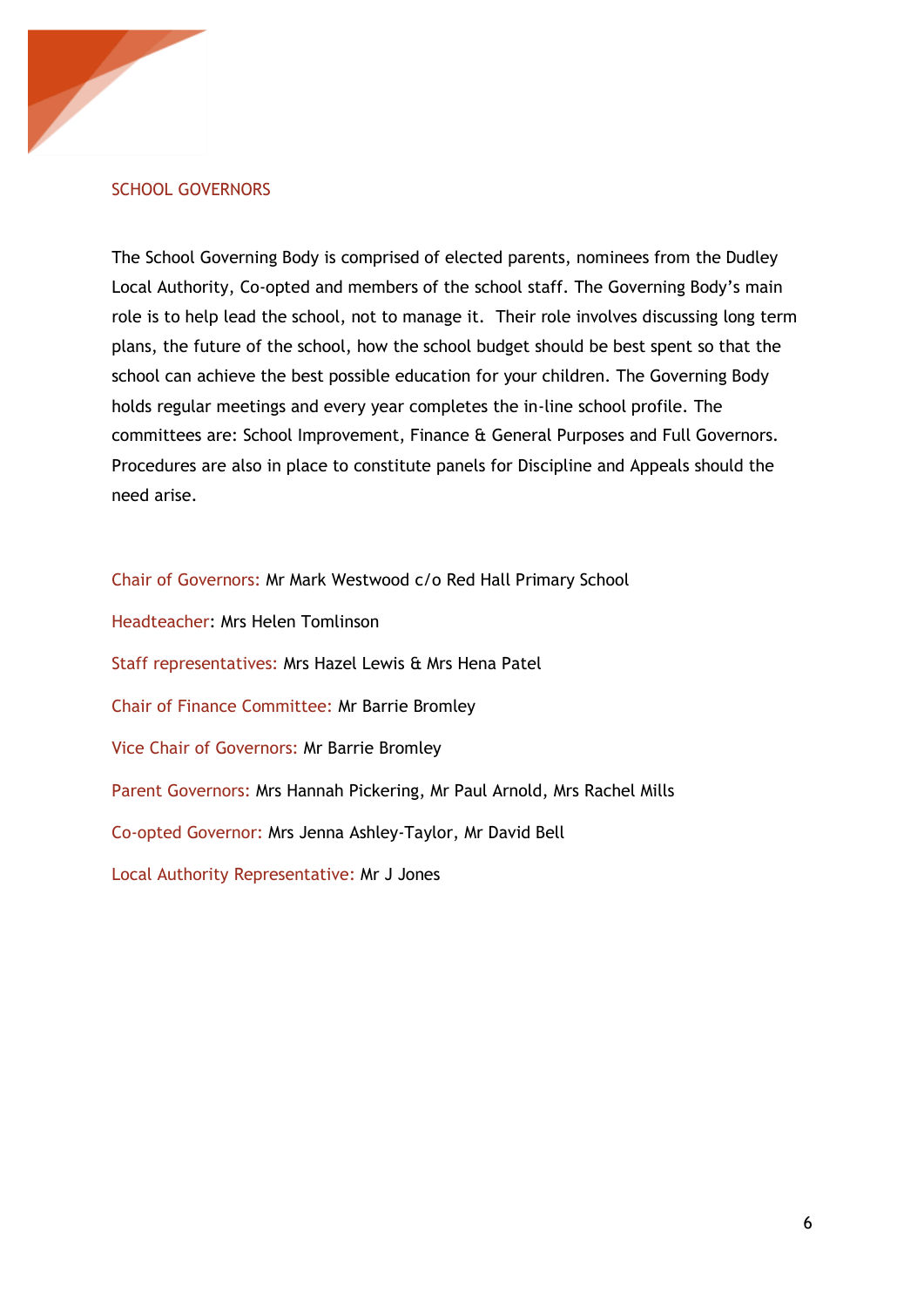# MEET THE SCHOOL TEAM

| Headteacher         | Mrs Helen Tomlinson              | <b>DSL</b>                                    |
|---------------------|----------------------------------|-----------------------------------------------|
|                     |                                  | Designated LAC Teacher<br>Assessment          |
| Deputy              | Mrs H Shaw                       | Literacy                                      |
| Headteacher         |                                  | Deputy DSL                                    |
| <b>SENDCO</b>       | Miss K Crowley                   | <b>SENDCo</b>                                 |
| <b>Year 5/6</b>     |                                  | Wellbeing lead                                |
| <b>Year 5/6</b>     | Mrs H Lewis                      | Deputy DSL<br><b>Maths Leader</b>             |
|                     |                                  | Phase Leader Y5/6                             |
| Year $5/6$          | Mr A West                        | <b>History Leader</b>                         |
| Year $5/6$          | Mrs E Jones                      | Wellbeing team                                |
|                     |                                  | <b>PSHE leader</b>                            |
| Year $3/4$          | Mrs K Ferguson                   | Phase Leader Y3/4<br>Science Leader           |
| Year $3/4$          | Mr A Gleave                      | <b>ICT Leader</b>                             |
| Year $3/4$          | Mrs Jones                        | Art & D&T Leader                              |
|                     |                                  |                                               |
| Year 2              | Mrs S Darby                      | <b>RE Leader</b>                              |
| Year <sub>2</sub>   | Mrs H Moulton                    | Literacy team                                 |
| Year 1              | Miss L Caddick                   | Year 1/2 Phase Leader<br><b>Phonics lead</b>  |
| Year 1              | Miss H Mulqueen                  | Geography leader                              |
| Reception           | Mrs S Hollingsworth              | <b>Phase Leader EYFS</b>                      |
| Reception           | Mrs R Ashworth/Mrs L<br>Williams | R.Ashworth - mental                           |
|                     |                                  | health and wellbeing<br>L. Williams - speech, |
|                     |                                  | language and                                  |
|                     |                                  | communcication                                |
| Nursery             | Miss R Hall                      | Speech, language and                          |
|                     |                                  | communcication                                |
| <b>Sports Coach</b> | Mr L. Collins                    | Wellbeing team                                |

Teaching Assistants:

- Key Stage 2 : Mrs W Woodberry, Mrs A Perry, Miss L Harris, Miss S Carty
- Key Stage 1: Mrs A Coxon, Mrs L Bagust, Mrs K Cartwright,
- Early Years: Mrs K Pinson, Mrs S Cooper, Mrs H Anderson, Mrs Brzezinska, Mrs Horton

# Administration Team & Site Team

| <b>School Business Manager</b>   | Mrs H Patel                   |
|----------------------------------|-------------------------------|
| <b>Administrative Assistants</b> | Mrs C Clifton<br>Mrs J Topple |
| Site Manager                     | Mr J Thorne                   |
| <b>Catering Manager</b>          | l Mrs K Eva                   |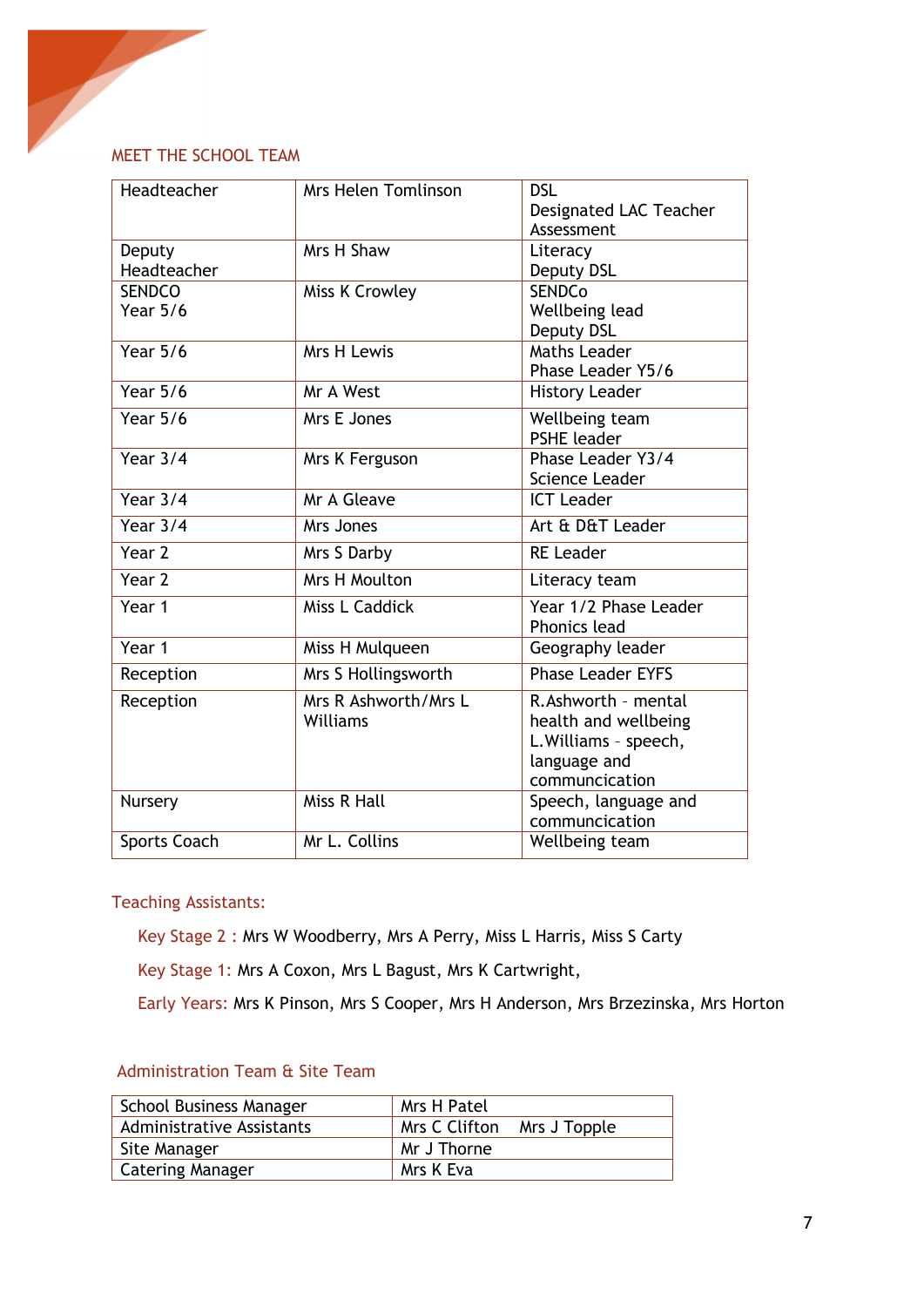

# THE CURRICULUM

# **Red Hall Curriculum Intent:**

At Red Hall:

- We are committed to offer a broad, balanced and engaging curriculum that goes beyond the expectations of the National Curriculum.
- We will ensure that we have holistic approach to school life which acknowledges and develops links with parents, carers, families and the wider community.
- We will develop well-rounded and resilient children through focusing on our core values; Caring, Respect, Equality, Aspire, Trust and Enjoyment.
- We structure the curriculum to enable children to master concepts and connect them into a wide range of contexts. At each key stage, children will be equipped with the skills and knowledge to become active world citizens.
- We sequence skills and content ensuring connectedness and progression both in the short and long term.
- Our curriculum is dynamic, engaging and provides rich learning opportunities.

The Curriculum at Red Hall we are legally bound to deliver the National Curriculum from Foundation Stage to the end of KS2. At Red Hall we meet this obligation by matching the needs of the children with our educational philosophy to satisfy the legal requirements.

## FOUNDATION STAGE

We follow the Foundation Stage curriculum for 3-5year olds.

Children learn through a balance of adult led and child initiated 'play' within a carefully planned environment. The Foundation Stage curriculum develops children's skills, knowledge and understanding in seven areas of learning. These areas are:

- o personal social and emotional development;
- o communication, language and literacy;
- o physical development
- o literacy
- o numeracy
- o understanding of the world
- o expressive arts and design

Our Nursery induction programme provides children and their families/carers with an early opportunity to become familiar with our Foundation Stage Unit and staff.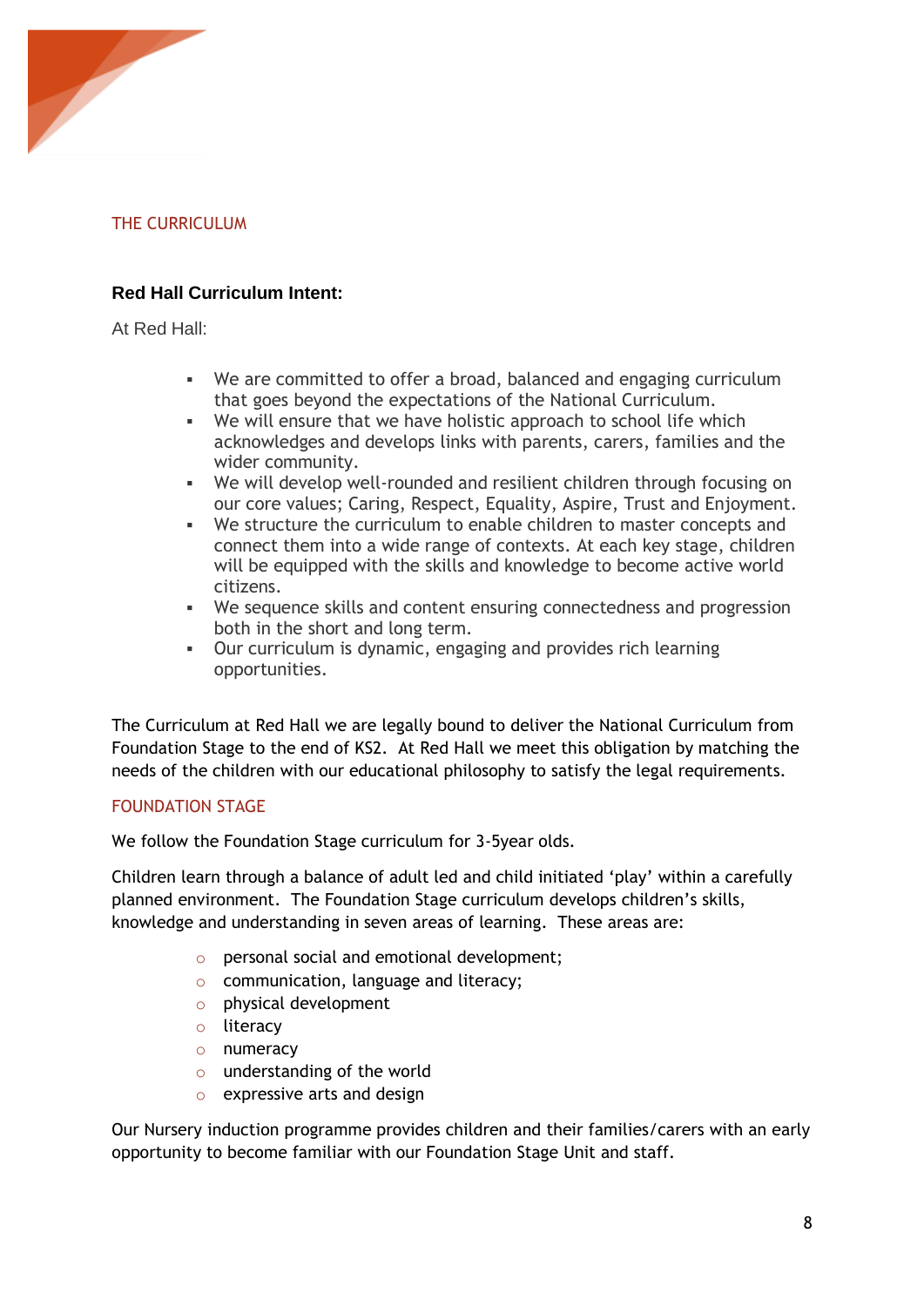Our Foundation Stage Unit run by Mrs Hollingsworth and her team, caters for 3-5 year olds. Children are admitted termly to Nursery and each September to Reception. Our setting offers an exciting and challenging indoor and outdoor learning environment, with a wide range of experiences through which the Foundation Stage curriculum is delivered.

Our children learn alongside practitioners who use detailed observations in order to understand children's developmental and academic needs to plan for the next stage in their learning.

# Key Stage 1 & Key Stage 2

ļ

The curriculum is divided into:

| Key Stage 1 | Years 1 and 2       | Ages $5 - 7$ |
|-------------|---------------------|--------------|
| Key Stage 2 | Years 3, 4, 5 and 6 | Ages 7 -11   |

English is given the highest priority in our curriculum for all our pupils - reflecting its importance in the development of communication and thought. Our policy encourages each child to reach their full potential in all aspects of language development.

In line with the National Curriculum our teaching includes reading, writing, spelling, speaking and listening. Drama also plays a part in developing spoken English.

We aim for each child to develop

- o clear and fluent communication in speaking and writing
- o use of relevant language in different situations
- $\circ$  reading for pleasure and information gathering
- o a respect for all languages.

Pupils are assessed nationally at the end of key stages 1 and 2 in reading, writing, speaking and listening.

Mathematics: Our children need to be numerate to live and function in our society. The aim is not only that children should become numerate and can apply their knowledge to any situation, but that they should do so with ever-increasing confidence. We wish to encourage clear, logical, independent thinking, quick recall of facts, perseverance, persistence and commitment. Children should learn that mathematics can be fun and that it will frequently help them to solve problems that they meet in every-day life.

Pupils are assessed nationally at the end of key stages 1 and 2 in mathematics.

Science: We aim to develop an understanding of the world around your children by building on their natural curiosity and introducing them to scientific processes and ideas at an early age, with skills developed through practical activities.

Pupils are assessed nationally, through teacher assessments, at the end of key stages 1 and 2 in science

Design & Technology: children learn and practise a way of working which includes skills and knowledge gained from other subjects in order to solve problems or perform tasks.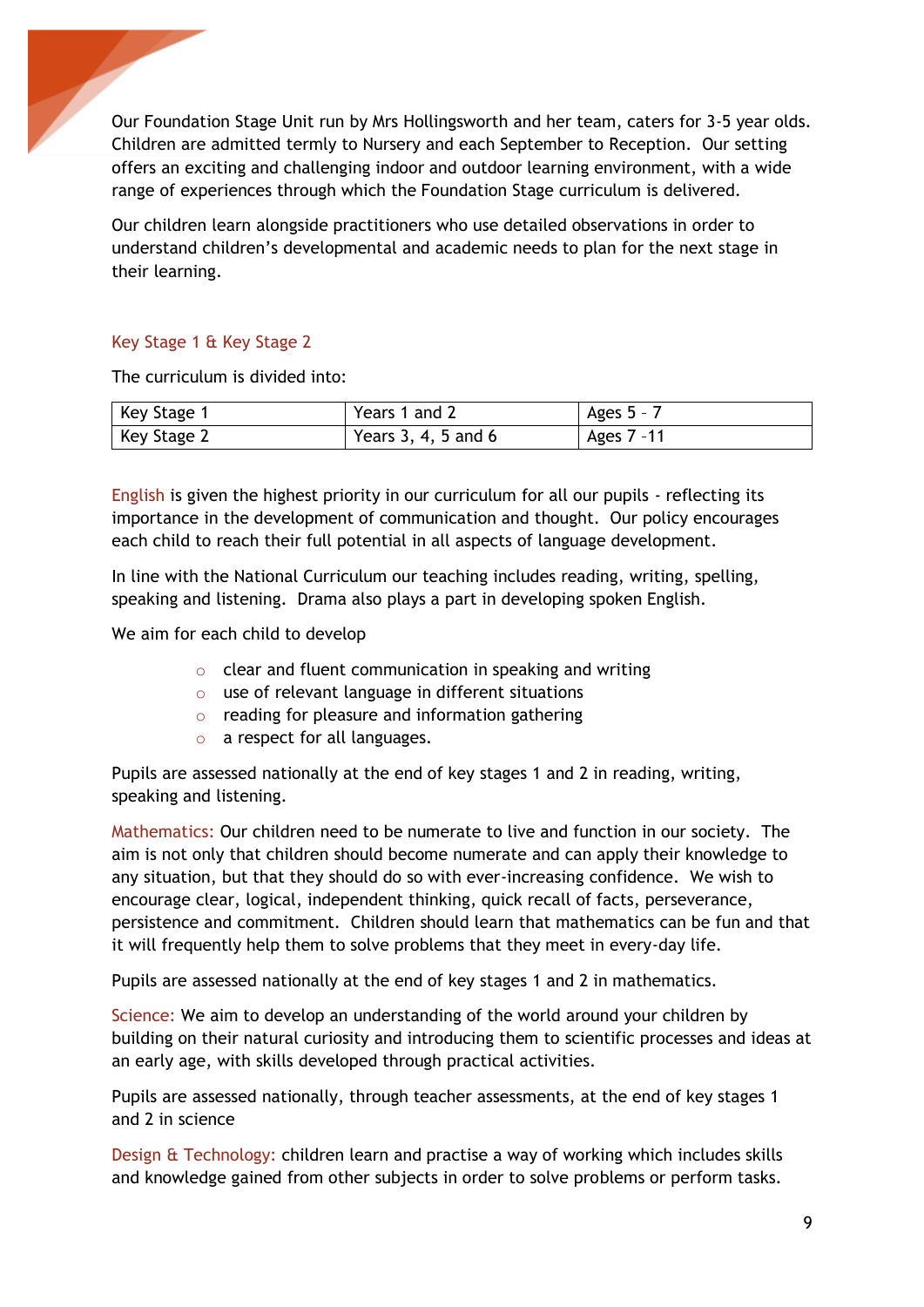

- o by identifying problems and needs;
- o by suggesting possible solutions;
- o by implementing these solutions;
- o by evaluating the effectiveness of their solutions and those of other people.

Computing is about developing knowledge and understanding of a range of modern technology and in particular use of computers. We aim to provide children with the skills and confidence to be able to participate fully in an increasingly IT orientated world. Computing is delivered through direct teaching of skills and as part of cross curricular activities. Our resources are updated and replaced regularly and we are part of The Dudley Grid for Learning (DGFL).

#### Art We aim:

- $\circ$  To give children the opportunity to use a wide range of materials and experience different techniques
- o To teach children a range of skills.
- $\circ$  To introduce children to the work of artists, craft workers and designers from a variety of times and cultures and to help them appreciate those different forms.
- o To teach children the value of direct observation.
- $\circ$  To allow time for the children to reflect on their work and talk about it, making changes where necessary.

History We aim to:

- o Help children understand how the past influences our lives.
- o Arouse interest in the past, learning about Britain and other countries.
- o Develop the skills needed for historical research.

#### Geography We aim to:

- $\circ$  Develop their knowledge and understanding of Britain and other countries.
- o Develop the skills needed for geographical research.
- $\circ$  A sense of identity by learning about their own culture and how others live.

#### Music We aim to:

- o To encourage enjoyment of all aspects of music
- $\circ$  To enable children to develop their own music abilities
- $\circ$  To give them the opportunity to compose and perform their own music
- o To encourage children to value their own work and the work of others.
- o To develop an awareness of music from other cultures and societies.
- $\circ$  To help them understand there are no wrongs and rights in listening and composing elements of music; personal taste is an important aspect.

PE/Sport Various forms of activity are undertaken in physical education, including athletics, gym, games, dance/movement and swimming. Swimming Lessons begin in KS2.

These activities are designed to encourage a positive attitude to physical activity not only in school - but generally. We seek to develop individual and team skills - vital to the understanding of social skills, co-operation and awareness.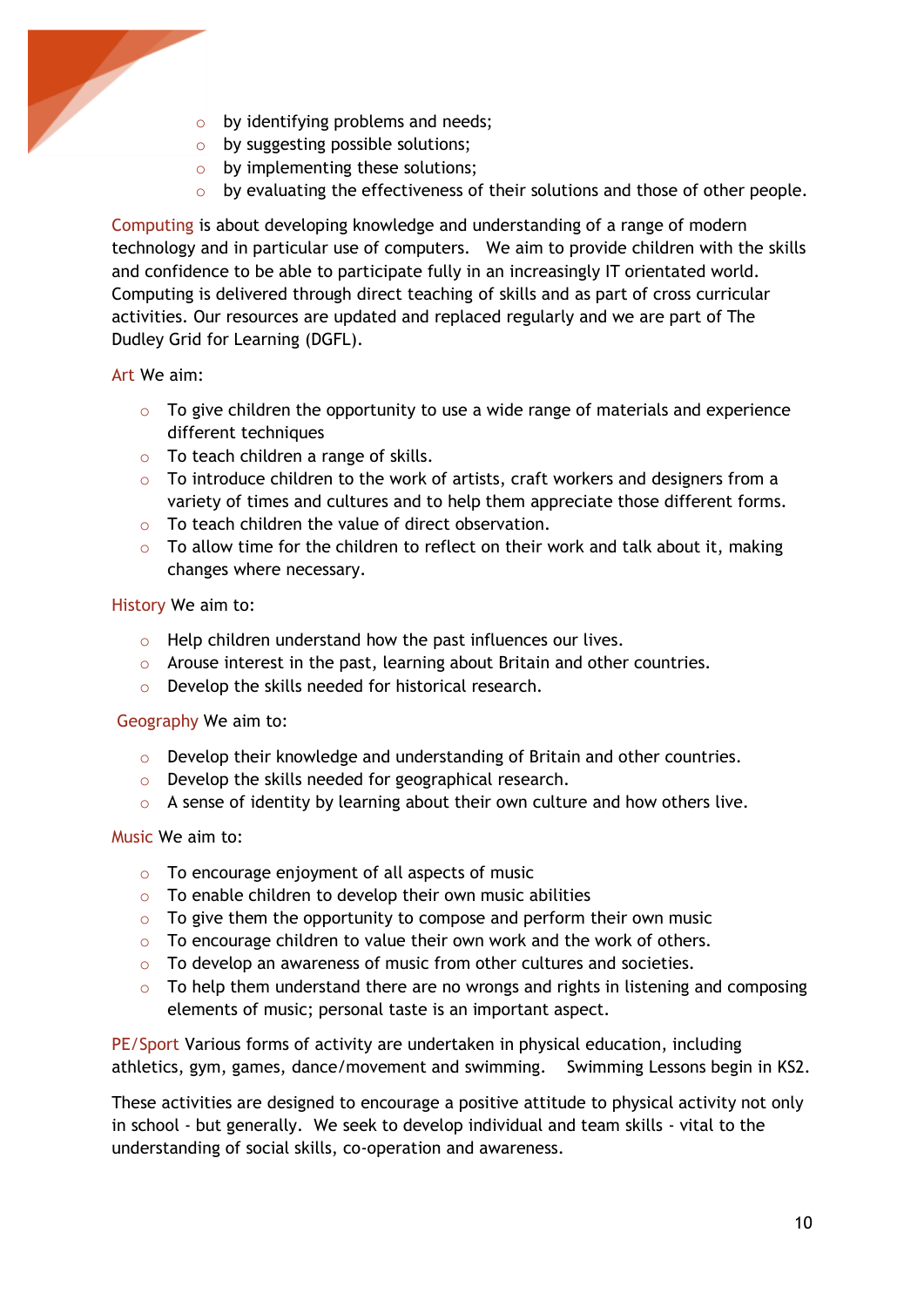In order that your child can benefit from these aims please ensure that they have the required kit in school so that they may take part in this important part of the curriculum. See 'Uniform' for details of PE kits. Pupils compete each year in a school sports day (separate sports for Foundation Stage, Key Stage 1 and Key Stage 2).

ļ

Extracurricular sport: We encourage our pupils to enjoy and take part in extra sporting activities. We offer a range of sports clubs, after school throughout the year.

Religious Education is taught in accordance with Dudley's Agreed Syllabus for Religious Education. Although we would advise against it, parents may exercise their right to withdraw their children from Religious Education and Collective Worship. If parents/carers wish to exercise this right, alternative arrangements will be made for these children.

Collective worship is held daily. Our school is non-denominational. Collective worship is a social gathering with a predominately Christian religious element but incorporating stories and references from other faiths. The content supports our Personal, Social and Health Education Policy (PSHE), so giving pupils a set of values by which to live their lives based on awareness of themselves and the world in which they live.

Homework All children take home reading books, so that they can practice their reading at home. Although the children become more independent in their reading as they become older, in order to develop their comprehension skills, it is still important to hear your child read and question them about the text as regularly as possible. In addition, children have weekly spellings and times tables or number bonds to learn, which are regularly tested in school. As well as these weekly homework tasks, children are expected to complete activities from a selection of 'home learning tasks' based on their Creative Curriculum topic. As preparation for the transition to Secondary School and end of key stage tests, children in Year 6 are expected to complete more formal homework activities in English and Maths.

Sex, Health and Relationship Education The aim of Health Education is to prepare children to make informed decisions about their daily lifestyle. The emphasis is on clear explanation of the facts and issues, without presenting a moral viewpoint. Children receive appropriate lessons at different ages to develop their awareness as they progress through the school.

Sex Education forms an integral part of the Health Education Programme, in which children are taught about reproduction and growing up. Sex education is incorporated into social and human relationship discussions with a heavy emphasis on the importance of family life. Support in the form of information and resources, together with elements of teaching, is given by the School Health Adviser, who is well known to all the children. A copy of the school's health education policy is available in school.

The school nurse, who is well known to the children, supports the school in its Health Education teaching. She provides resources and some elements of teaching to children in Years 5 and 6. Parents will be informed as to when the school nurse is involved with these children, when you will be offered the opportunity to view the resources. Parents can withdraw their children from these elements of sex education but not those taught as part of the National Curriculum Science lessons.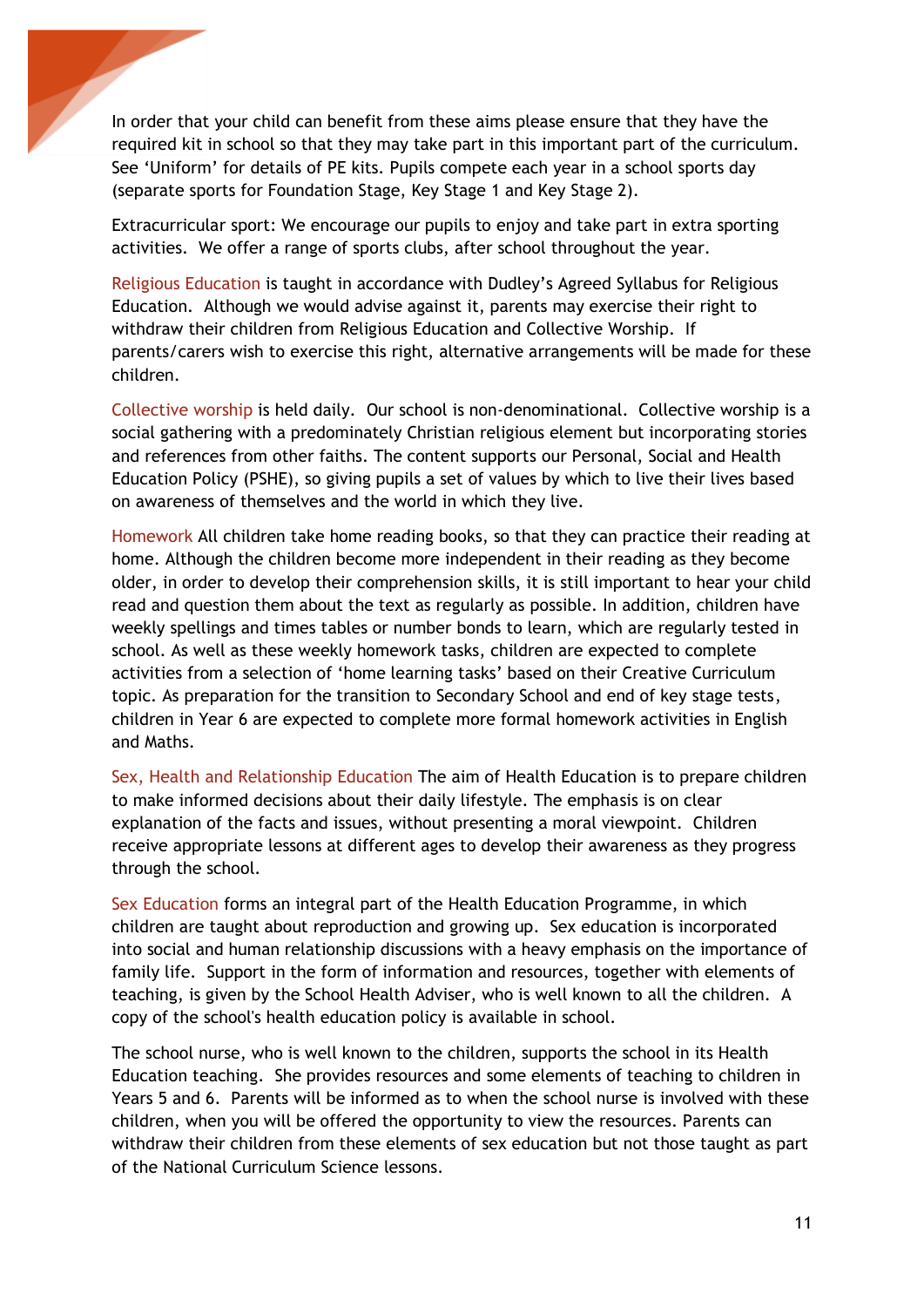

|                           | Reception          | <b>Key Stage 1</b><br><b>Year 1 &amp; 2</b> | Key Stage 2<br>Year 3,4,5 & 6 |
|---------------------------|--------------------|---------------------------------------------|-------------------------------|
| Registration              | 8.30am             | 8.45am                                      | 8.45am                        |
| <b>Start of lessons</b>   | 9.00am             | 9.00am                                      | 9.00am                        |
| Lunch time                | 12.15pm            | 12.15pm                                     | 12.15pm                       |
| <b>Start of afternoon</b> | 1.15 <sub>pm</sub> | 1.15 <sub>pm</sub>                          | 1.15 <sub>pm</sub>            |
| session                   |                    |                                             |                               |
| End of day                | 3.00 <sub>pm</sub> | 3.10pm                                      | 3.15pm                        |

#### Parent Consultations and Reporting

Parents and the National Curriculum Parents need to be kept informed about what their children will be learning at school and how they are progressing.

Published in October 1991, the 'Parent's Charter' listed five key documents which parents have a right to receive:

- o an annual report on the child;
- o regular reports from independent inspectors;
- o performance tables for all local schools;
- o a prospectus or brochure about the school

Information About Your Child's Progress Open evenings are held once in the Autumn and Spring terms.

Early in the Autumn Term there is an opportunity for parents to meet the child's teacher and exchange information.

In the Spring Term teachers meet parents and children to review progress made so far.

Just before the Summer Term Open Evening, an annual written report will be sent home. At this Open Evening your child may come with you to show and explain their work. The class teacher will be there to explain any comments on the report to you, should this be necessary. We hold workshops for parents on specific subjects related to the National Curriculum e.g. reading and mathematics.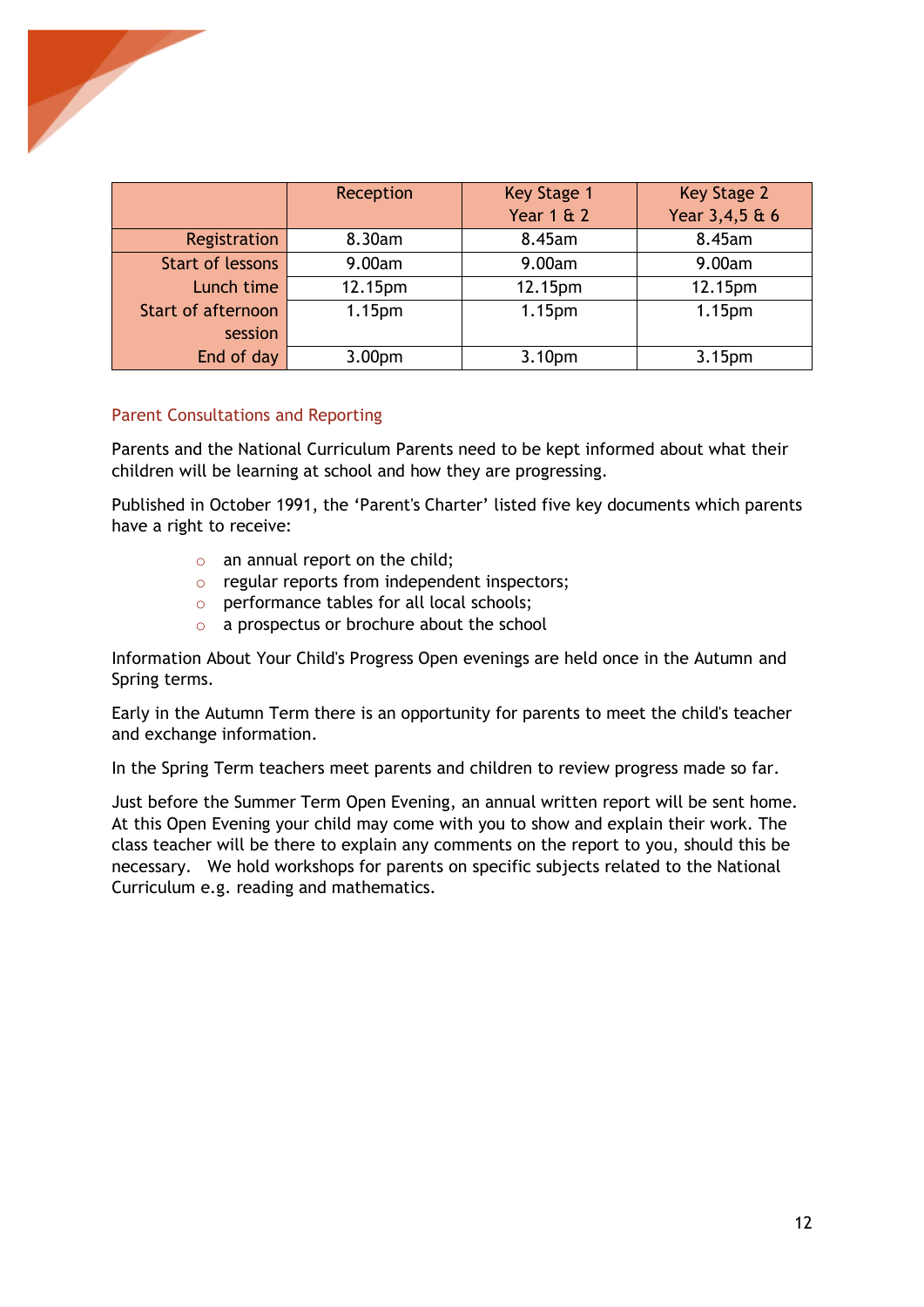ATTENDANCE & TERM TIME HOLIDAYS Coming to school every day is really important and we know that working together makes this easier. The target for attendance is 96%. We are grateful for the co-operation of parents/carers who are asked to adopt the following procedures:

ļ

- 1. Please telephone the school or send a note giving the reasons for absence by 9.15am on the 1st day of absence. If we have not received a reason for absence by 9.15am our Attendance Officer operates a 'first day absence' calling system for your child's safety. The officer is then obliged to inform the LA if they cannot make contact.
- 2. If a child is receiving treatment from a doctor or a dentist and needs time out from school, please let the class teacher know the previous day. When collecting your child, call at the office and your child will be brought to you in the reception area. Your child will then be 'signed out' giving a reason for leaving school during session time and 'signed in' when your child returns. You should provide a letter from your GP, Hospital, dentist etc, for all appointments
- 3. If a child arrives late for school, they need to come to the front office where they will be signed into the late book.

From the 1st of September 2013 and following guidelines from the DfE (Department for Education), the Headteacher at Red Hall Primary School may not grant any leave of absence during term time unless there are exceptional circumstances. Any unauthorised leave of absence could result in a referral being made to the Education Investigation Service, where they would then advise you of the possible legal consequences of the unauthorised absence. A Leave of Absence form should be completed and is available, on request, from our Attendance Officer or from the School Office. An appointment with the Headteacher may be required.

You should only keep your child off school if they are genuinely too ill to attend. Good attendance is rewarded weekly, termly and annually. Please make every effort to ensure that your child attends regularly.

| FIRST DAY ABSENCE OFFICER is Mrs Clifton. Please ring regarding sickness on |  |
|-----------------------------------------------------------------------------|--|
| 01384 813850                                                                |  |

Late Arrivals to school are classed as an absence. Please ensure your child is in school for 8:45am

| Getting your child to school is really important. Did you know? |                           |                               |
|-----------------------------------------------------------------|---------------------------|-------------------------------|
| If your child's attendance                                      | Your child will have lost | This is equivalent to missing |
| in the school year is                                           | approximately             | approximately                 |
| 95%                                                             | 9 days                    | 50 lessons                    |
| 90%                                                             | 19 days                   | 100 lessons                   |
| 85%                                                             | 29 days                   | 150 lessons                   |
| 80%                                                             | 38 days                   | 200 lessons                   |
| 75%                                                             | 48 days                   | 250 lessons                   |
| 70%                                                             | 57 days                   | 290 lessons                   |
| 65%                                                             | 67 days                   | 340 lessons                   |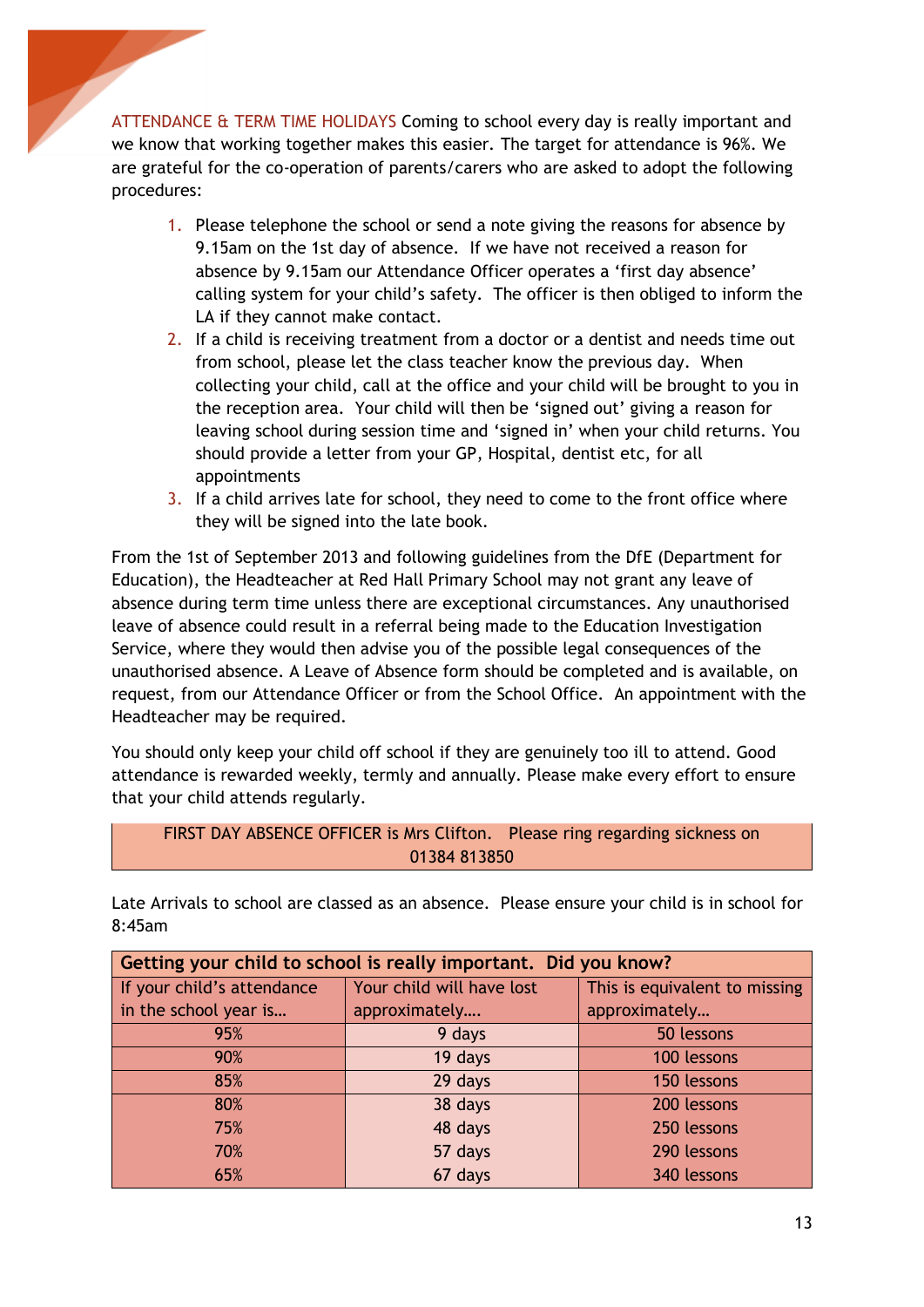#### General Welfare of the Child

ļ

Caring for children in all ways is the duty of both home and school. Parents are used to looking after all aspects of their child's needs but, by law, schools must also ensure that the physical, moral, spiritual and social development of the child receives due attention. Schools often refer to caring for the child's general welfare as their pastoral responsibility.

In a primary school, it is part of the teacher's job to have a pastoral responsibility for each child in the class. This is a demanding role, not least because of the number of children to be monitored. It involves the teacher in such varied tasks as encouraging friendships, discussing problems, sorting out arguments, encouraging good manners, seeking medical advice, dealing with behaviour difficulties, making enquiries when a child is upset or not working well, sharing good news, reporting unexplained injuries, monitoring attendance and punctuality and, perhaps most importantly, being a good listener.

Parents can help the teacher considerably by sharing any news, difficulties or concerns. An informed teacher is better equipped to deal with a child in an appropriate way. It is particularly useful if parents share any concerns about their child at an early stage. Discussion may lead to ideas for solving a problem which may become worse if not tackled.

In school, there is a procedure for dealing with concerns about a child. If necessary, advice and help can be sought from colleagues inside or outside the school. It is our policy to involve the parents at an early stage, so that we can approach the matter with the benefit of joint knowledge and mutual support.

#### Physical Welfare

There is a procedure in school for dealing with illness and injury. If a child is too ill to stay in school, parents will be notified and asked to collect the child. The school needs to have on record a trusted adult who can be contacted in an emergency if the parents are unavailable. Children are not allowed to leave the premises unaccompanied by an adult during school hours.

#### Medicines in School

The LA would normally expect that pupils who require medication for a short term illness or acute condition would be kept away from school with the medication being administered by the child's parent. However, there may be circumstances where the only reason that the child is not attending school is the need for prescribed medicines to continue until a course or dosage is finished or where medicines or medical procedures are necessary on a long-term basis to sustain the child's health.

It is preferable for parents to undertake the responsibility of supervising personally the taking of the medicine by their child in the school. The following guidance is offered for cases where parents cannot reasonably be expected to supervise or administer medicines themselves.

It is school policy that only prescribed medicines which need to be administrated 4 times a day can be brought into school.

Prescribed medicines or drugs prescribed must not be brought into school without prior permission of the Headteacher. In each case: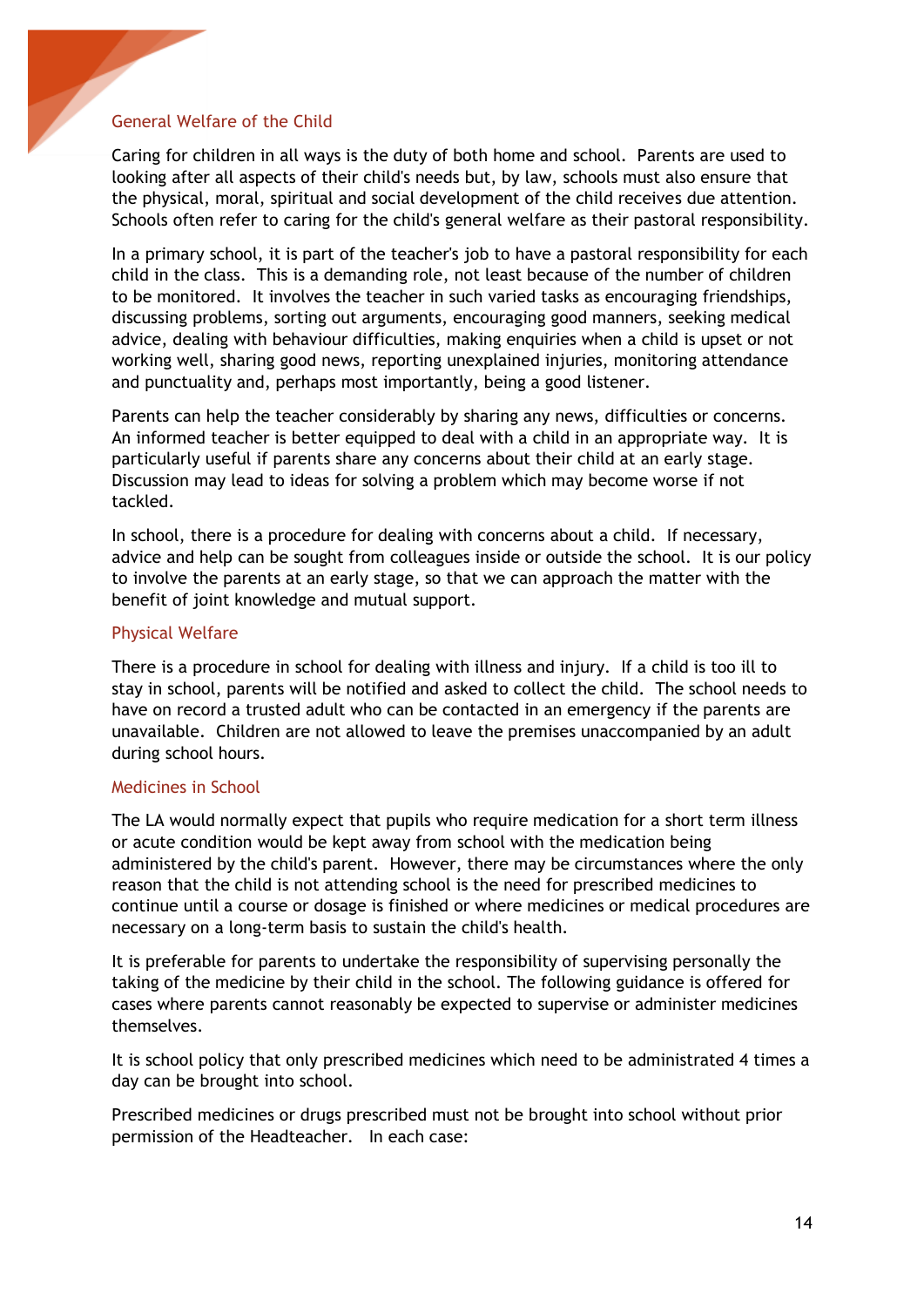1. There must be prior written agreement between the parents and the school before any action is taken.

2. Clear written instructions given by the parent, preferably supported with medical advice.

3. All medicines must be clearly labelled with doctor's sticker, contents, owner's name and dosage, and stored in accordance with instructions which accompany the medicines.

4. The medicines should be delivered to the school office by a parent who should provide indemnity by completing a form from the Headteacher, Deputy Headteacher, Business Manager or School Admin. Staff. Medicines must be in the smallest practical amount, in the containers issued by the pharmacist.

There are two main sets of circumstances in which requests may be made:

1. Long term illness/chronic complaints;

ļ

2. Short term illness/acute complaints.

School Health Service The aim of the School Health Service is to promote the health and wellbeing of the school child and young person so that they may reach their full potential and not be disadvantaged through ill-health.

During Year 1, health assessments take place at school with the School Health Adviser. Parents are asked to give consent and attend. If necessary, a medical with the school doctor can be arranged. Also, hearing/screening will be carried out by an audiometric technician.

Dental screening is carried out by dental officers each year. No treatment or further inspection will be offered without the consent of a parent or guardian.

Health surveillance will be carried out by the School Health Adviser, who is a Registered General Nurse with further specialised training in school nursing, based at the Local Health Centre or Clinic. The nurse will conduct individual health care interviews at the school. It will not be necessary for parents to attend, as ideally the children will be seen individually where they will be encouraged to participate in selfcare and to understand the purpose of screening tests. In this way, by the time the child leaves school, he/she will have the education to develop his/her own programme of health care. If there are any health problems found at these interviews, the school nurse will contact the parent or guardian and assist them in getting help for the child.

The School Health Adviser for this school is based at Ladies Walk Clinic, Sedgley, Tel No. 01902 575949

Headlice Occasionally pupils may suffer from head lice in school. This is an issue which may never be solved by the school, but we look to work with parents and carers to help minimalise the disruption in school.

If we suspect headlice in school a letter will be sent out to all children within that class, allowing parents to be more vigilant and check their children's hair at home. Parents can seek advice and support with this through the school nurse. If your child has head lice, you do not need to keep them off school once they have been treated, but please let the front office know so that we can be aware of the problem.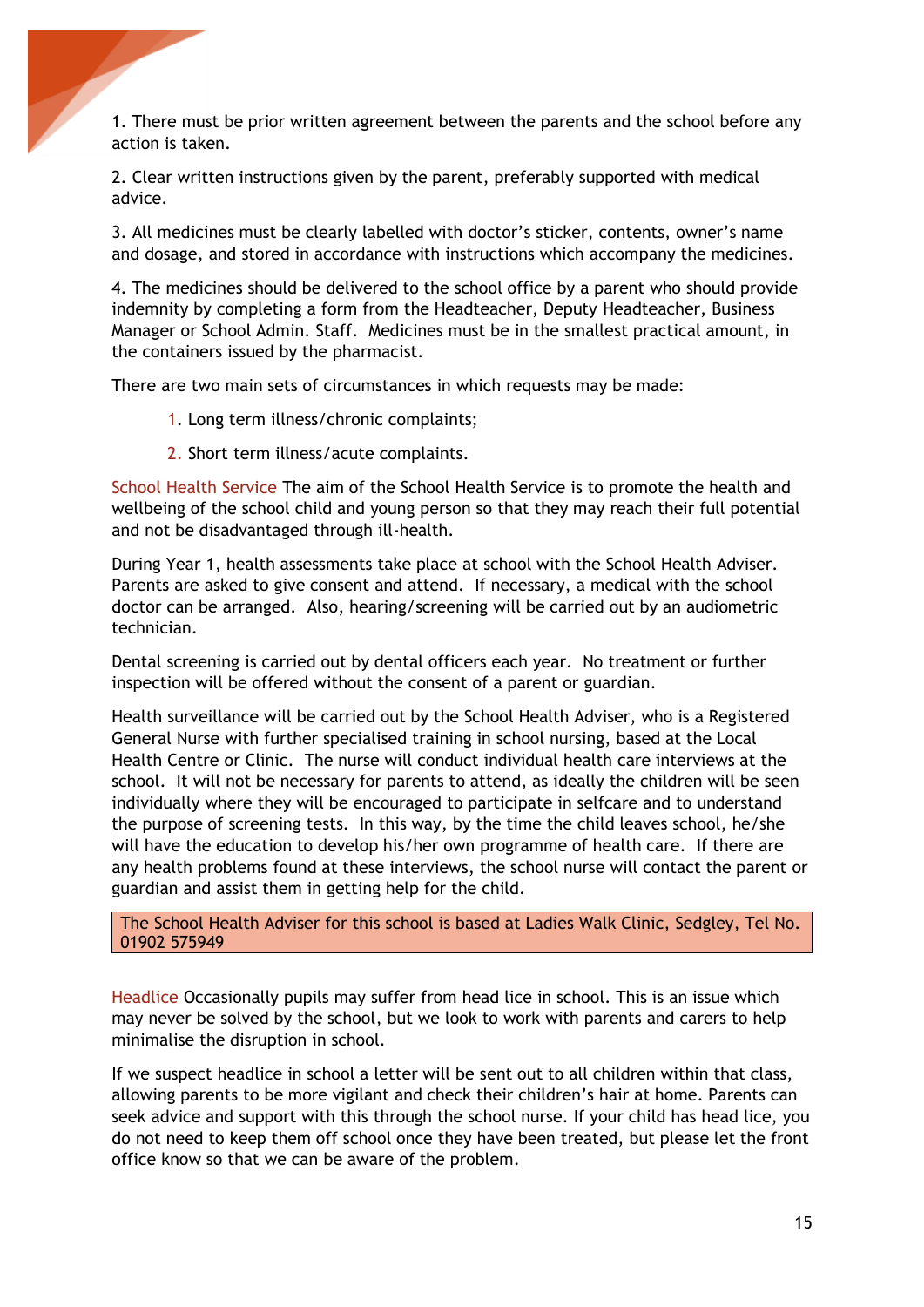#### Safeguarding

ļ

The Headteacher is the named Designated Safeguarding Lead who has direct oversight of individual pupil concerns. Safeguarding is the responsibility of EVERYONE within the school community. If you have concerns about a child you can speak to a Designated Safeguarding Officer and remain anonymous, but it is the responsibility of the Officer to pass your concerns on.

| Designated<br>Safeguarding Lead<br>Mrs Helen<br>Tomlinson | Deputy<br>Safeguarding Lead<br>Mrs H Shaw | Deputy<br>Safeguarding Lead<br>Miss K Crowley |
|-----------------------------------------------------------|-------------------------------------------|-----------------------------------------------|
|                                                           |                                           |                                               |

#### Child Protection

Schools have a duty to inform Children Services if a child is thought to be at risk. There is a set procedure for dealing with cases of suspected child abuse. The school has no choice in this matter. Any suspected cases must be reported to Children Services.

We are keen to promote safety in all school areas, e.g.

- o Risk assessments for all off-site visits and activities
- o Site Manager regularly carries out health and safety checks
- o Curriculum planning (PSHE)
- o Mentors and play leaders oversee lunchtime play activities
- $\circ$  Lunchtime staff and teaching assistants have received training using techniques of Emotional Intelligence to defuse situations and address instances of poor behaviour
- o Anti-bullying focus week
- o Behaviour Policy, which is shared with pupils and followed by everyone

Equal Opportunities We are strongly committed to ensuring that each child has access to the opportunities offered within the school. Our commitment is supported by the Local Authority policy on equal opportunities.

Race Equality In line with Government guidelines 2002, the school does not discriminate against anyone be they staff or pupils on the grounds of their sex, colour, religion and nationality, ethnic or national origins. We challenge prejudice or stereotyping whenever this occurs. We celebrate the diversity of our community and show respect for all.

The school fully seeks to develop the abilities of every child. As well as developing children intellectually, full attention is given to moral, physical and social development. Children are given the opportunity to acquire the knowledge, skills and attitudes needed for adult life. We believe it is important for children to learn about the world in which they live with an open and enquiring mind.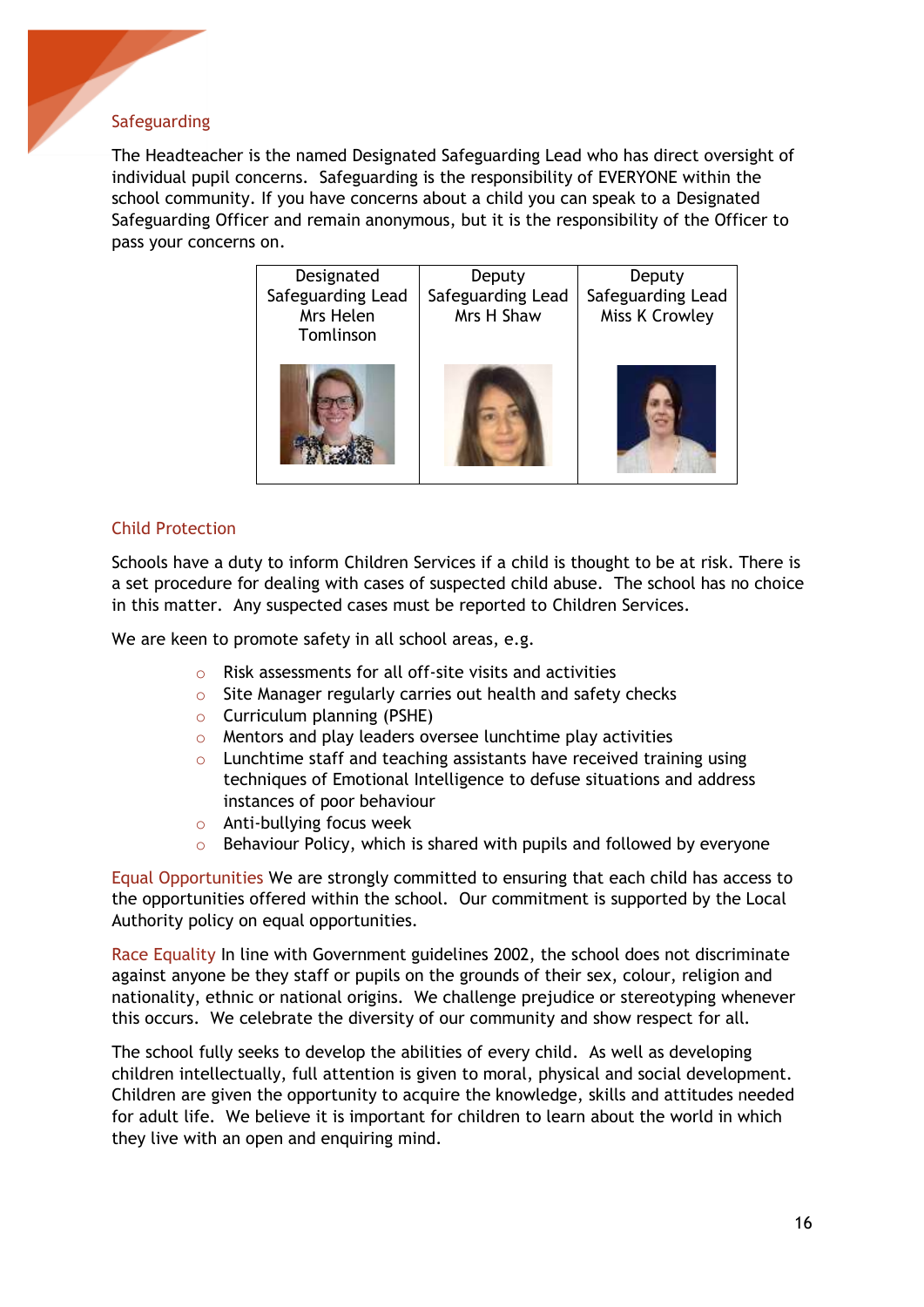The school aims to portray people, regardless of their differences, in positive ways and to foster close co-operation between parents, teachers, the wider community and the school.

#### Special Educational Needs

ļ

Children with Special Needs Our SEND Co-ordinator is Miss K Crowley.

Red Hall Primary School is an inclusive mainstream school catering for children from the age of 3 (Nursery) to 11 (Year 6). It welcomes children with and without SEND equally. It supports children with a range of Special Educational Needs and disabilities, including:

- o Communication and Interaction
- o Cognition and Learning
- o Social, emotional and mental health difficulties
- o Sensory and/or physical needs

Red Hall Primary School actively works with parents, the local authority, as well as specialist agencies from health, education and social care. This ensures that a support plan is clearly in place.

We work closely with parents to provide for children with special needs. We believe that all children should benefit equally from the education that the National Curriculum provides. There are some children however, who need extra help to achieve the level of work that their potential and ability deserves. We need to identify these children early to allow this extra help to be provided. This additional support may take the form of differentiation within the class or additional 1:1 or small group support. Outside professional support agencies may be involved too.

If you feel your child needs special provision, please ask to see the SEN coordinator who will be glad to discuss this with you. There is a Government code of practice, which the school follows when helping children with special needs.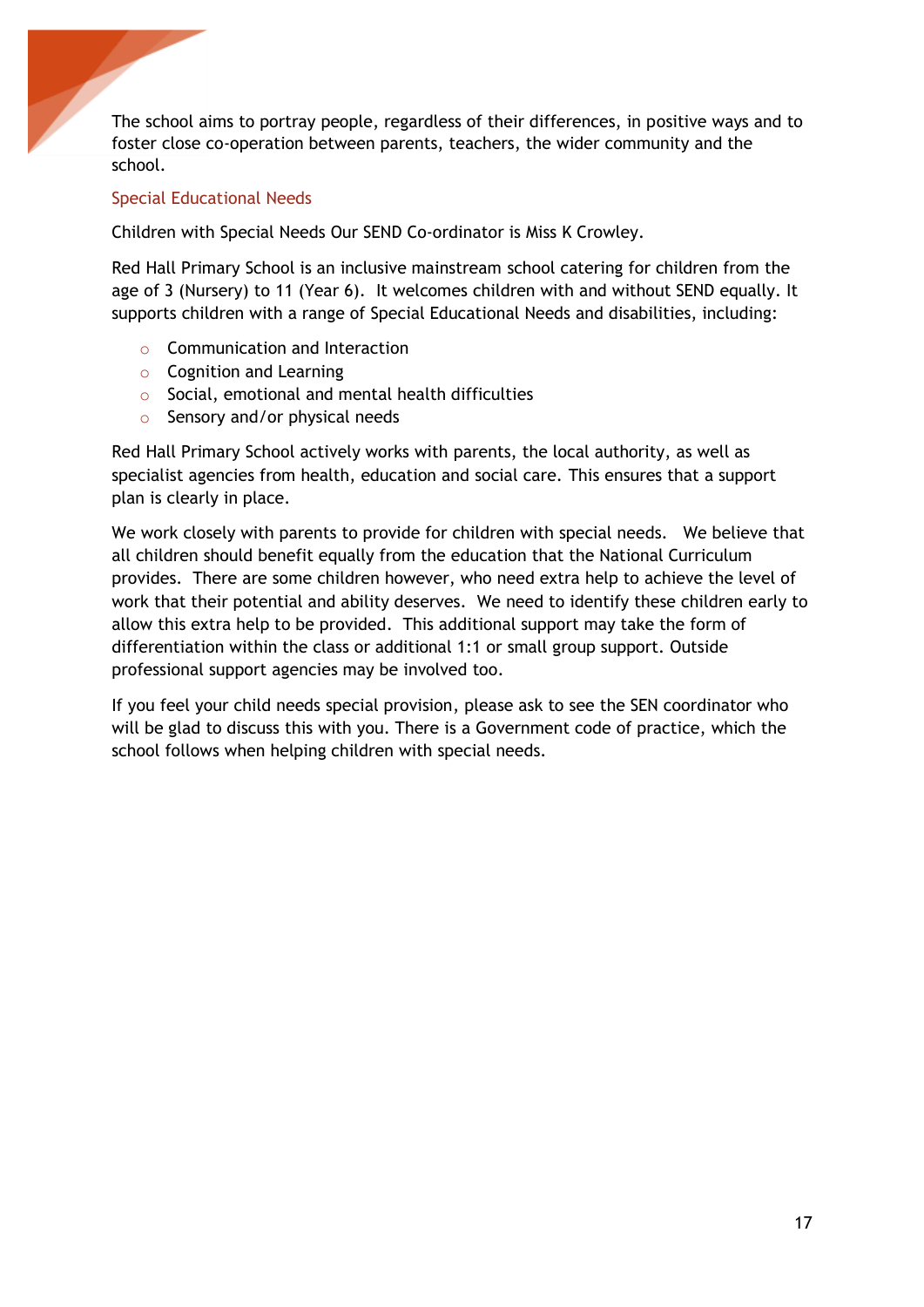

#### UNIFORM

School Uniform We expect all pupils to take a pride in their appearance.

Our uniform is:

- o Burgundy cardigans/jumpers/sweatshirts
- o Grey skirt/pinafore
- o White, black, grey socks or tights
- o Grey trousers
- o White shirt short or long sleeve or white polo shirt
- o Red Hall school tie to be worn with shirt not required with polo shirt
- o Black school shoes (flat shoes).

If your child comes to school in Boots/Wellington Boots they are not allowed to wear these around school but must change into their pumps.

Summer Uniform (optional)

- o Pink/Red gingham/striped or tailored grey skirt/pinafore
- $\circ$  Sandals white or black, flat/low heeled (with ankle strap). Toes must be covered inside the shoe.
- o Grey shorts
- o White polo shirt.
- o White, black or grey socks

#### PE Kit

- o House colour T-shirt (Yrs 1-6)
- o Black shorts
- o Black pumps
- o Plain black or navy tracksuit for outdoors
- o Trainers are preferable for outside lessons

Please Note - House colour T-shirts can be purchase from A Oakes School Shop, Birmingham Street, Dudley only

Hair

- $\circ$  should be of its natural colour only
- $\circ$  long hair should be tied back
- o no shaved styles
- o no patterns cut into the hair
- o no Mohican styles

#### **Jewellery**

Small stud ear rings and a watch are allowed. The wearing of jewellery is limited due to health and safety reasons - it is easily lost and can be dangerous. Children are not allowed to wear jewellery in any form in PE and swimming lessons. Staff will not take any responsibility for looking after watches or jewellery.

All items of clothing should be clearly labelled with name and class.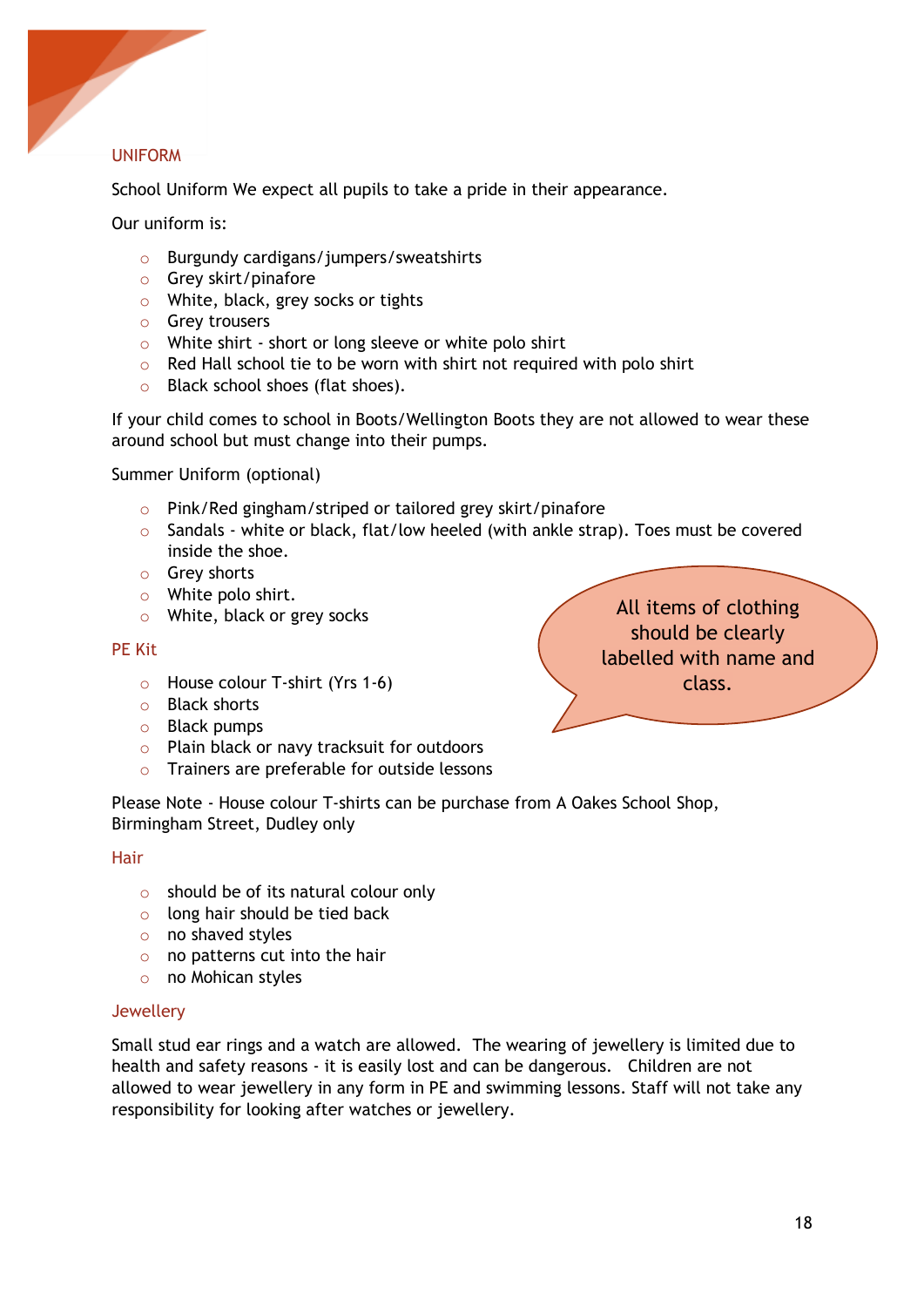#### ADMISSION POLICY

ļ

All Admission arrangements are agreed by the Local Authority, via Admissions Services, Westox House, Dudley.

The following criteria will be used to allocate the available places if more applications are received than available places.

All pupils will be admitted at one point of entry in September.

All preferences will be assessed against the following priorities regardless of ranking.

- 1. First priority for admission shall be given to "relevant looked after children".
- 2. Second priority for admission shall be given to children with a "serious and ongoing medical condition" where the preferred community or voluntary controlled school is the most appropriate school to meet the children.
- 3. Third priority for admission shall be given to children who have brother/sister, half-brother/sister (where the children share one common parent), or step-brother/step-sister, living at the same address and who will be attending the preferred school in the same academic year.
- 4. Any places that remain available once the above applicants have been admitted, will be filled according to those children who live closest to the school, determined by a straight-line measurement in metres, from the home address to the main entrance of the preferred school.

Any prospective parents who wish to visit the school should contact the School Office and an appointment will be made. You will be warmly welcomed!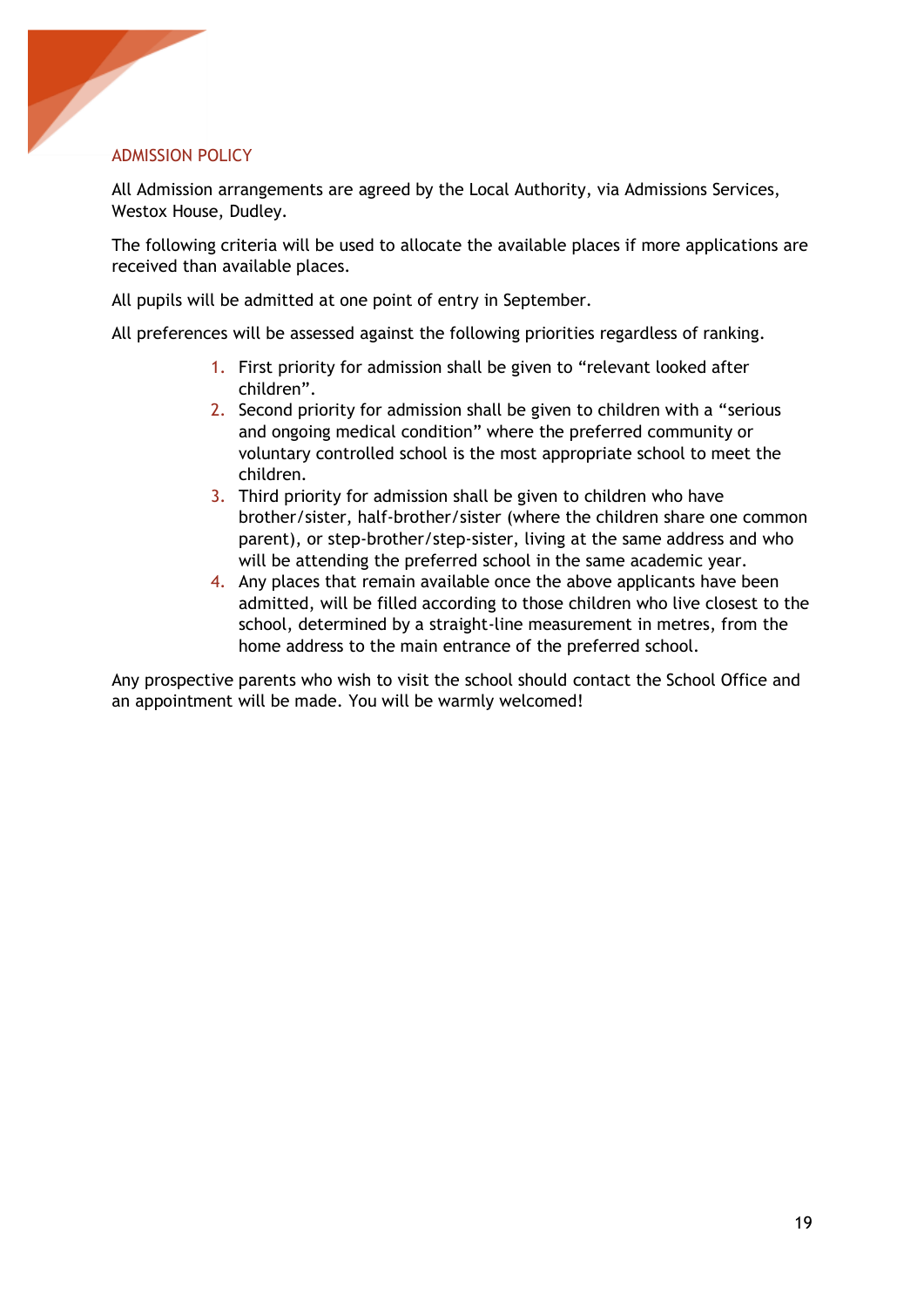

# BEHAVIOUR & DISCIPLINE POLICY

A copy of the full policy can be found on the website or requested from the School office.

At Red Hall Primary School, we believe effective discipline and behaviour are essential to effective teaching and learning. We encourage children to take responsibility for their behaviour. We have many rewards and few sanctions, but we feel that this balance supports the atmosphere of enjoyment of school that we have as a priority.

The Headteacher and Governing Body reserve the right to exclude a pupil either temporarily or permanently should severe discipline problems or incidents occur. We expect good behaviour by all the children, at all times.

Children are expected to:

- o follow all reasonable instructions from any staff member
- o speak politely to everyone;
- o treat other people the way they would like to be treated;
- o not bully or frighten other people;
- $\circ$  listen carefully to others,
- o try their best and work hard;
- o listen to other people's point of view;
- o look after and respect the school's and people's personal things.

We praise and reward children for good behaviour in a variety of ways:

- o Teachers congratulate children.
- $\circ$  Each week, we nominate children from each class who have been noticed for following one of our school values.
- $\circ$  The names of the pupils praised are on the newsletter, which in turn is posted to the school website.
- $\circ$  We distribute house points to children, either for consistent good work or behaviour, or to acknowledge outstanding effort or acts of kindness in school.

The following examples of bad behaviour will not be tolerated, and consequences will be given:

- o swearing, fighting, name-calling, biting, stealing;
- $\circ$  refusal to follow a reasonable instruction by any member of staff;
- $\circ$  bullying this is when children behave badly to each other over a sustained period of time;
- o racism;
- o disrespect of people and property;
- o answering back;
- o disrupting the learning of themselves and/or others;

At Red Hall we believe that effective partnerships with parents and carers underpin ensuring children learn how to be responsible for their behaviour and learn from mistakes.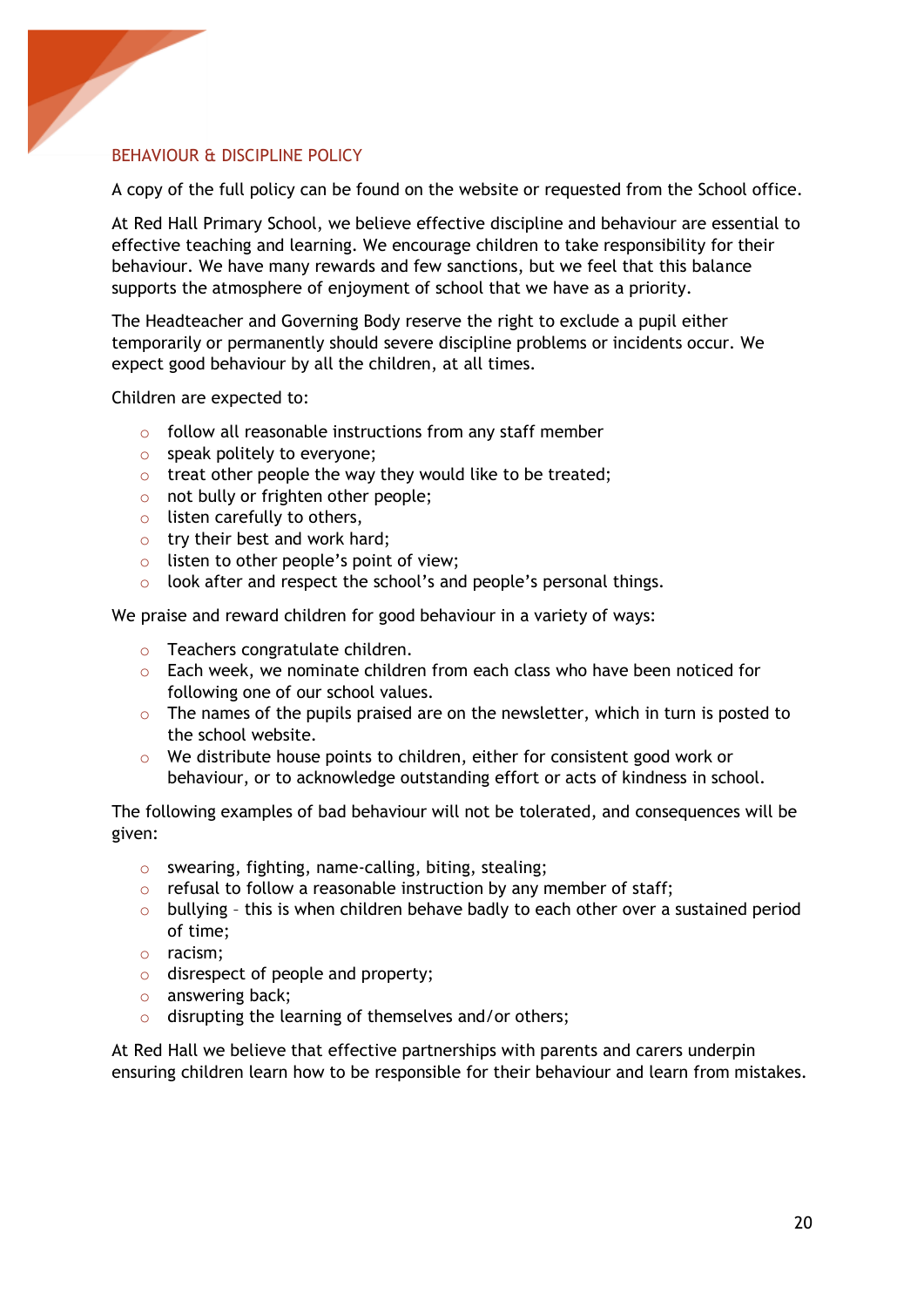

#### BREAKFAST CLUB & AFTER SCHOOL CLUB

Breakfast and Afterschool Care Club is run by school staff, who are enthusiastic and dedicated about giving your child/children the best start to the morning and quality care in the evening.

Our aim is to ensure that children who use our Breakfast and Afterschool club are well cared for in a stimulating environment. We want to strengthen relationships between school and home, building good communication and providing parents with peace of mind.

**Breakfast club** is open 7.30am – 9.00am

**Afterschool club** is open 3.00pm – 6.00pm

Priority will be given to children who require Monday to Friday places. In exceptional circumstances it may be possible to offer a one off session.

Please contact the Care Club Manager 01384 813968 during opening hours.

Fees

Breakfast Club 7.30am – 8.15am (children will be taken into school by staff)(including a light breakfast) £4.20 per child per session Afterschool Care 3.00pm – 4.00pm £3.40 per child per session Afterschool Care 3.00pm – 6.00pm £6.80 per child per session

Lunchtime Arrangements Children have the choice of going home for lunch, having a cooked meal or bringing sandwiches to school. Red Hall operates a daily cash collection system for children wishing to stay hot dinners, this enables children to stay dinners as and when they wish. Reception and KS1 children are now entitled to a universal free school meal as set out by the Government. Payment for dinners can be made on a daily or weekly basis. No pop, energy drinks or glass bottles are allowed in children's packed lunches.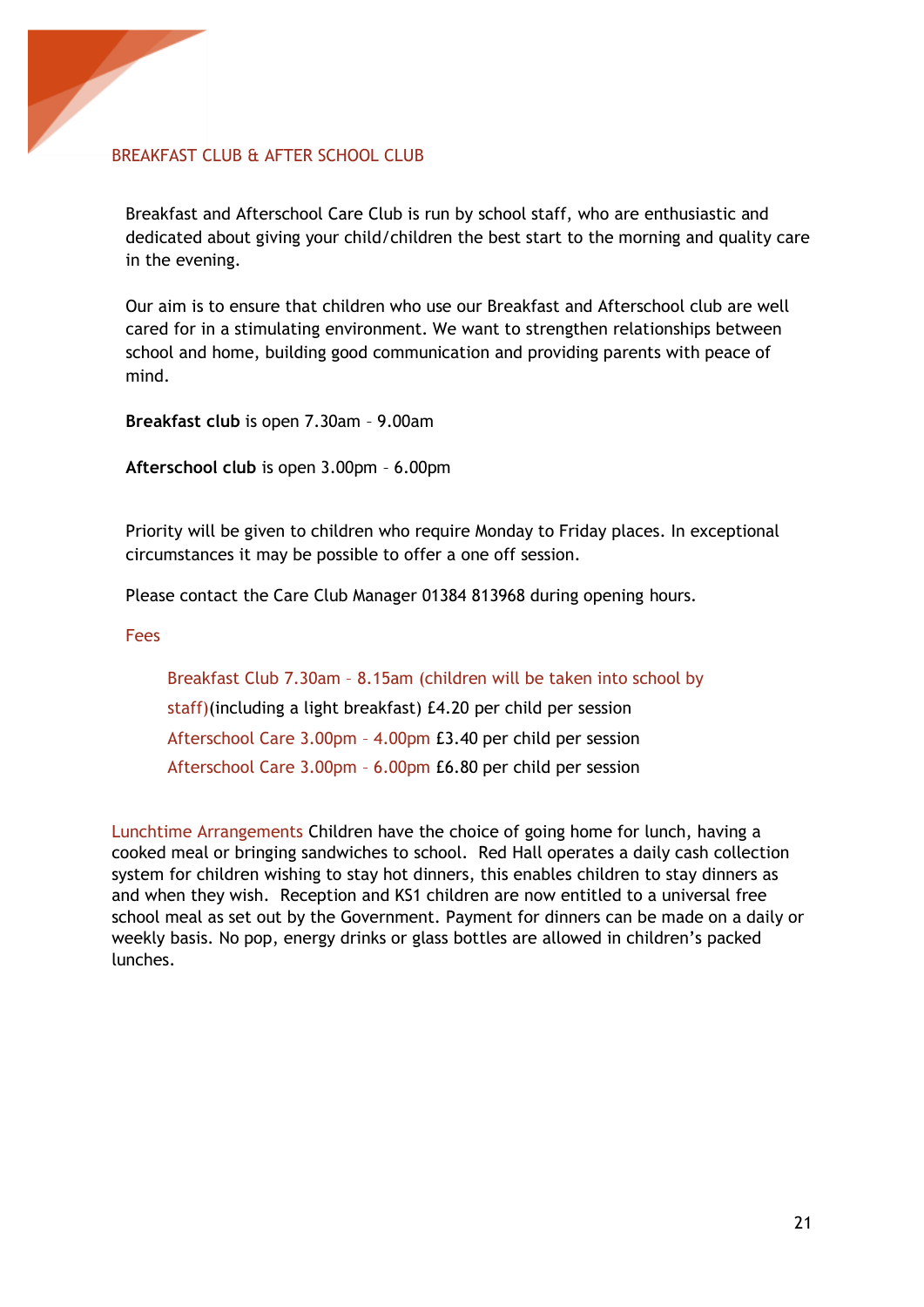

## Free School Meals

All children in Reception and Year 1 and 2 are currently entitled to Free School Meals.

For any families in receipt of the below benefits and for children in KS2, you will need to apply for Free School Meals. Red Hall receives additional funding for every child who is eligible for Free School Meals (FSM). This funding is called the 'Pupil Premium' and should be used to close the gap between children who are entitled to Free School Meals and the rest of the school in terms of how much progress children are making and where they are in relation to their classmates and children across the country (attainment).

Our school office staff will be happy to support you to fill out an application form or go through the online application with you. Children who are accepted onto the scheme will not only continue to receive free school meals but will also be eligible for Pupil Premium. This is additional funding that the school receives to go towards new resources, activities etc.

If you get any of the following support payments your child may be entitled to receive free school meals:

- o Income Support
- o Income-based Jobseekers Allowance
- o Income-related Employment and Support Allowance
- o Support under Part VI of the Immigration and Asylum Act 1999
- o the guaranteed element of State Pension Credit
- o Child Tax Credit (provided you're not also entitled to Working Tax Credit and have an annual gross income of no more than £16,190)
- o Working Tax Credit Run-on paid for 4 weeks after you stop qualifying for Working Tax Credit
- o Universal Credit

Children who receive a qualifying benefit in their own right are also allowed to receive free school meals.

Children under the compulsory school age who are in full time education may also be entitled to receive free school meals.

The following link is used to complete an application:

https://www.dudley.gov.uk/residents/benefits/free-school-meals/

Lost Property Should your child lose any belongings, having them labelled helps to return the lost property. Sometimes property is lost and not claimed. If this happens the items are kept in a container in the school offices for one month before being disposed of.

Toys We do not encourage children to bring toys into school as they could be damaged, lost or even cause harm to other children. Balls are not allowed as our playgrounds are too small and there would be considerable risk to the surrounding windows.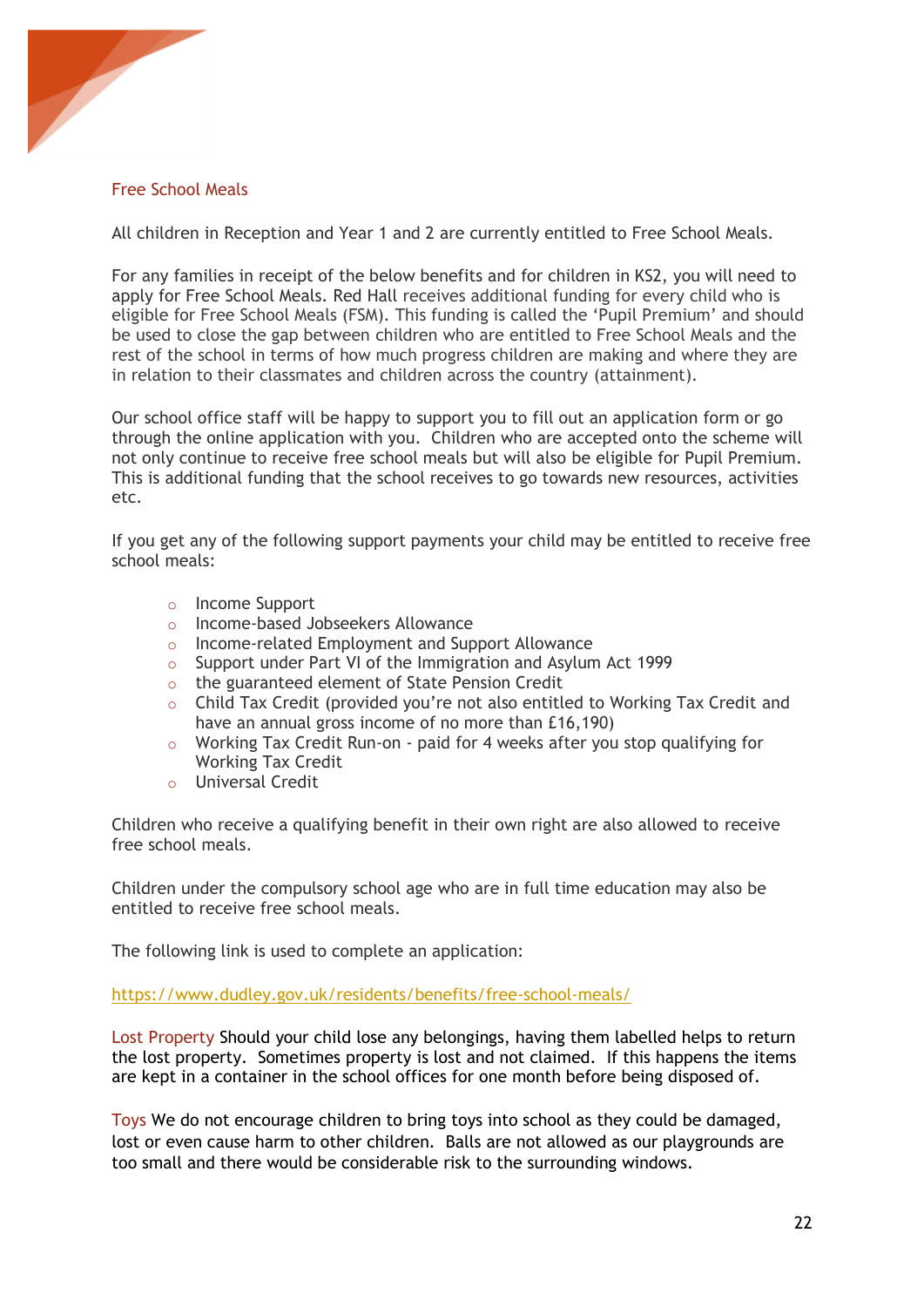Parental Help in School Parents who are able to spend some of their time helping in the classroom or school library or on class visits are most welcome. Please let us know if you are willing to help in any way.

ļ

No Smoking There is a no smoking policy in school and on the school grounds, this includes the use of e-cigarettes

Dogs (except Guide Dogs) For safety and hygiene reasons dogs are not allowed anywhere on the school premises.

Charges The Governing Body has agreed to the following policy for covering the costs of any visit or activities. This policy is in response to the Education Reform Act 1989. Parents will be charged for any loss or damage to school property at a level which meets the cost of replacement. Parents will be charged for any visit or activity which takes place mainly or totally outside school hours and which does not relate to the child's lessons. For all other activities and visits where costs are incurred by the school, parents are likely to be asked to make a voluntary contribution. A contribution may be requested for:

- $\circ$  visits/activities which take place wholly or mainly in school hours or which are related to the child's lessons;
- o the cost of ingredients or materials used in practical lessons.

All contributions are voluntary. Parents will always be informed by letter when a visit or activity incurring costs is planned. The letter will indicate the amount requested by the school. Parents who are unable to contribute to the cost of an activity are asked to contact the Headteacher or Deputy Headteacher to discuss the matter in confidence.

Complaints Procedure In the first instance, any concerns parents/carers have should be discussed with the class teacher and if not, resolved with the Phase Leader. If the matter is still not addressed concerns should be taken to the Headteacher. If the concern is not resolved, a formal complaint (in writing) can be made to the Chair of Governors. This is the first stage of the complaint procedure. A copy of this is available on the school website or a paper copy, upon request from the School Office.